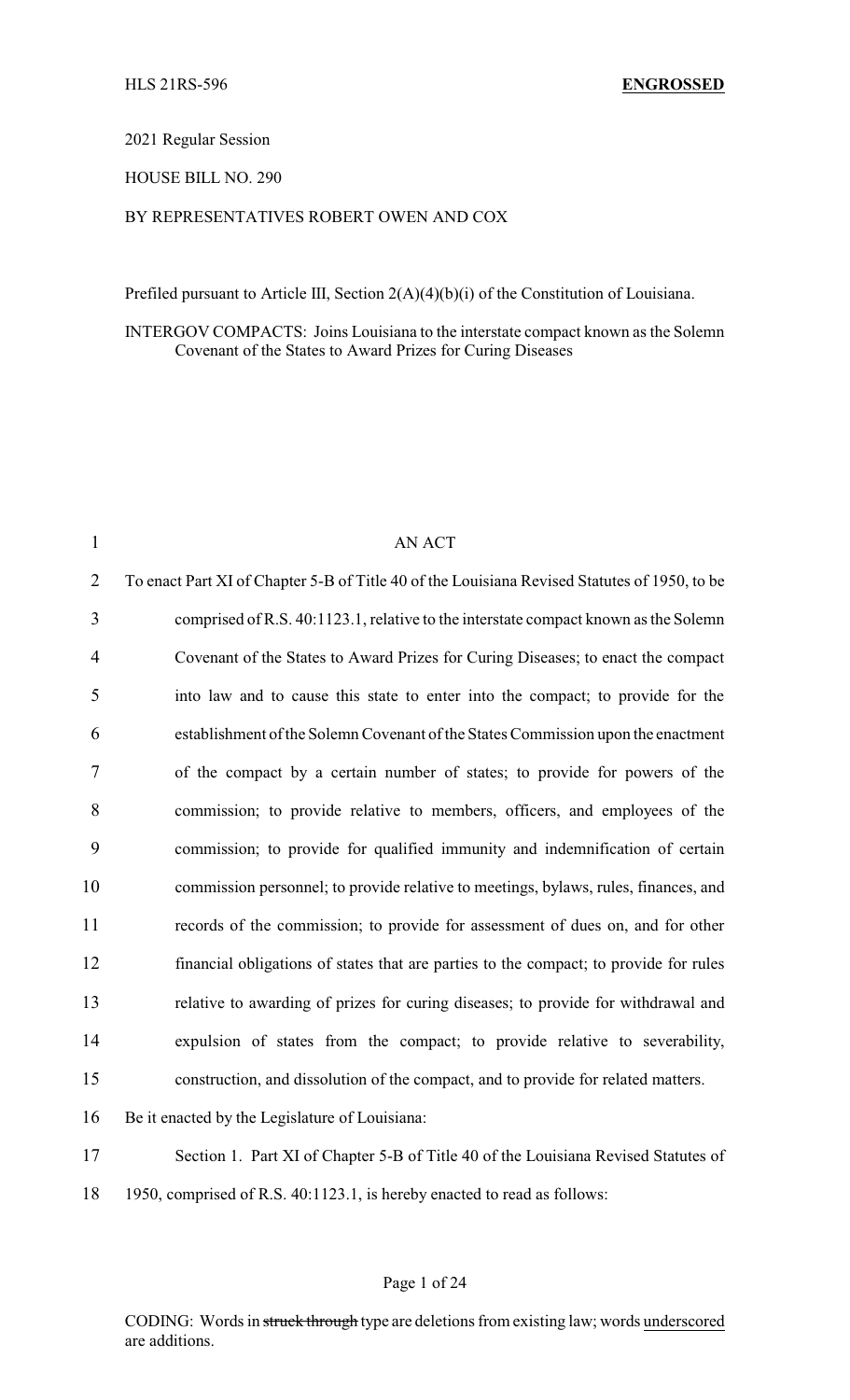| $\mathbf{1}$   | PART XI. SOLEMN COVENANT OF THE STATES                                                    |
|----------------|-------------------------------------------------------------------------------------------|
| $\overline{2}$ | TO AWARD PRIZES FOR CURING DISEASES                                                       |
| 3              | §1123.1. Solemn Covenant of the States to Award Prizes for Curing Diseases;               |
| 4              | adoption                                                                                  |
| 5              | The Solemn Covenant of the States to Award Prizes for Curing Diseases is                  |
| 6              | hereby recognized and enacted into law and entered into by this state with all states     |
| 7              | legally joining therein in the form substantially as follows:                             |
| 8              | Article I. Definitions                                                                    |
| 9              | For purposes of this compact:                                                             |
| 10             | (1) "Compacting state" means either of the following:                                     |
| 11             | (a) Any state that has enacted the compact and which has not withdrawn or                 |
| 12             | been suspended pursuant to Article XIV of the compact.                                    |
| 13             | (b) The federal government in accordance with the commission's bylaws.                    |
| 14             | (2) "Compact" means the Solemn Covenant of the States to Award Prizes for                 |
| 15             | Curing Diseases enacted in this Section.                                                  |
| 16             | (3) "Non-compacting state" means any state or the federal government, if it               |
| 17             | is not at the time a compacting state.                                                    |
| 18             | (4) "Public health expenses" means the amount of all costs paid by taxpayers              |
| 19             | in a specified geographic area relating to a particular disease.                          |
| 20             | (5) "State" means any state, district, or territory of the United States of               |
| 21             | America.                                                                                  |
| 22             | Article II. Establishment of the Commission; Membership                                   |
| 23             | (1) Upon the enactment of the compact by six states, the compacting states                |
| 24             | shall establish the Solemn Covenant of States Commission.                                 |
| 25             | (2) The commission is a body corporate and politic and an instrumentality                 |
| 26             | of each of the compacting states and is solely responsible for its liabilities, except as |
| 27             | otherwise specifically provided in the compact.                                           |
| 28             | Each compacting state shall be represented by one member as selected<br>(3)               |
| 29             | by the compacting state. Each compacting state shall determine its member's               |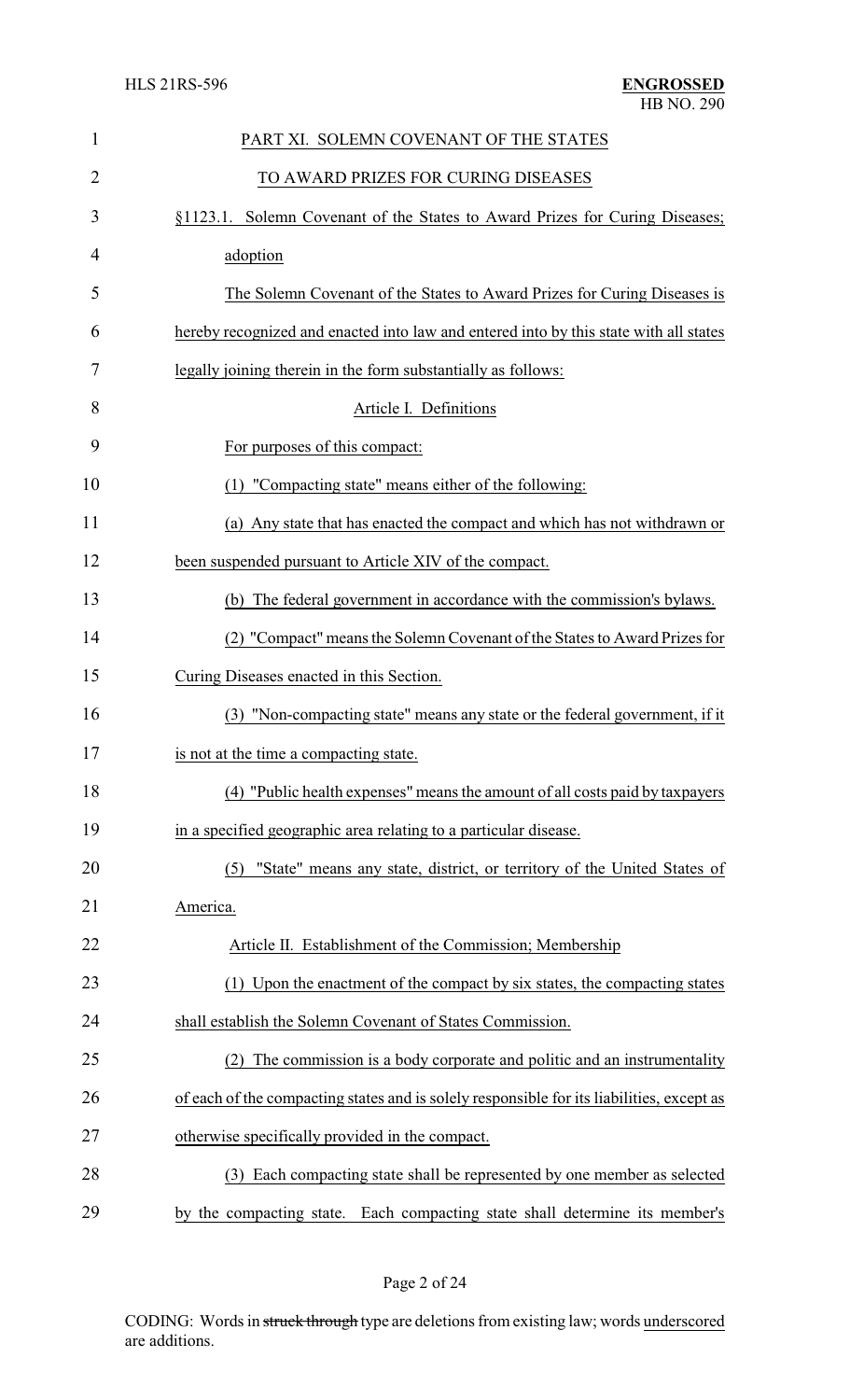| $\mathbf{1}$   | qualifications and period of service and shall be responsible for any action to remove    |
|----------------|-------------------------------------------------------------------------------------------|
| $\overline{2}$ | or suspend its member or to fill the member's position if it becomes vacant. Nothing      |
| 3              | in the compact shall be construed to affect a compacting state's authority regarding      |
| 4              | the qualification, selection, or service of its own member.                               |
| 5              | Article III. Powers of the Commission                                                     |
| 6              | (1) To adopt by laws and rules pursuant to Articles V and VI of the compact,              |
| 7              | which shall have the force and effect of law and shall be binding in the compacting       |
| 8              | states to the extent and in the manner provided in the compact.                           |
| 9              | To receive and review in an expeditious manner treatments and<br>(2)                      |
| 10             | therapeutic protocols for the cure of disease submitted to the commission and to          |
| 11             | award prizes for submissions that meet the commission's standards for a successful        |
| 12             | cure treatment or therapeutic protocol.                                                   |
| 13             | (3) To make widely available a cure treatment or therapeutic protocol upon                |
| 14             | a prize winner claiming a prize and transferring any intellectual property necessary      |
| 15             | for the manufacture and distribution of the cure in accordance with section $(3)(g)(i)$   |
| 16             | of Article VI, including by arranging or contracting for the manufacturing,               |
| 17             | production, or provision of any drug, serum, or other substance, device, or process,      |
| 18             | provided that the commission does not market the cure or conduct any other activity       |
| 19             | regarding the cure not specifically authorized in the compact.                            |
| 20             | (4) To establish a selling price for the cure, which shall be not more than the           |
| 21             | expenses for the cure's manufacturing, distribution, licensing, and any other             |
| 22             | necessary governmental requirements for compacting states, or those expenses plus         |
| 23             | any royalty fees, for noncompacting states; the price shall not include the expenses      |
| 24             | of any other activities.                                                                  |
| 25             | (5) In non-compacting states and foreign countries, to establish and collect              |
| 26             | royalty fees imposed on manufacturers, producers, and providers of any drug, serum,       |
| 27             | or other substance, device, or process used for a cure treatment or therapeutic           |
| 28             | protocol, for which a prize is awarded; royalty fees may be added to the sales price      |
| 29             | of the cure pursuant to section (4) of this Article; provided that the royalty fees shall |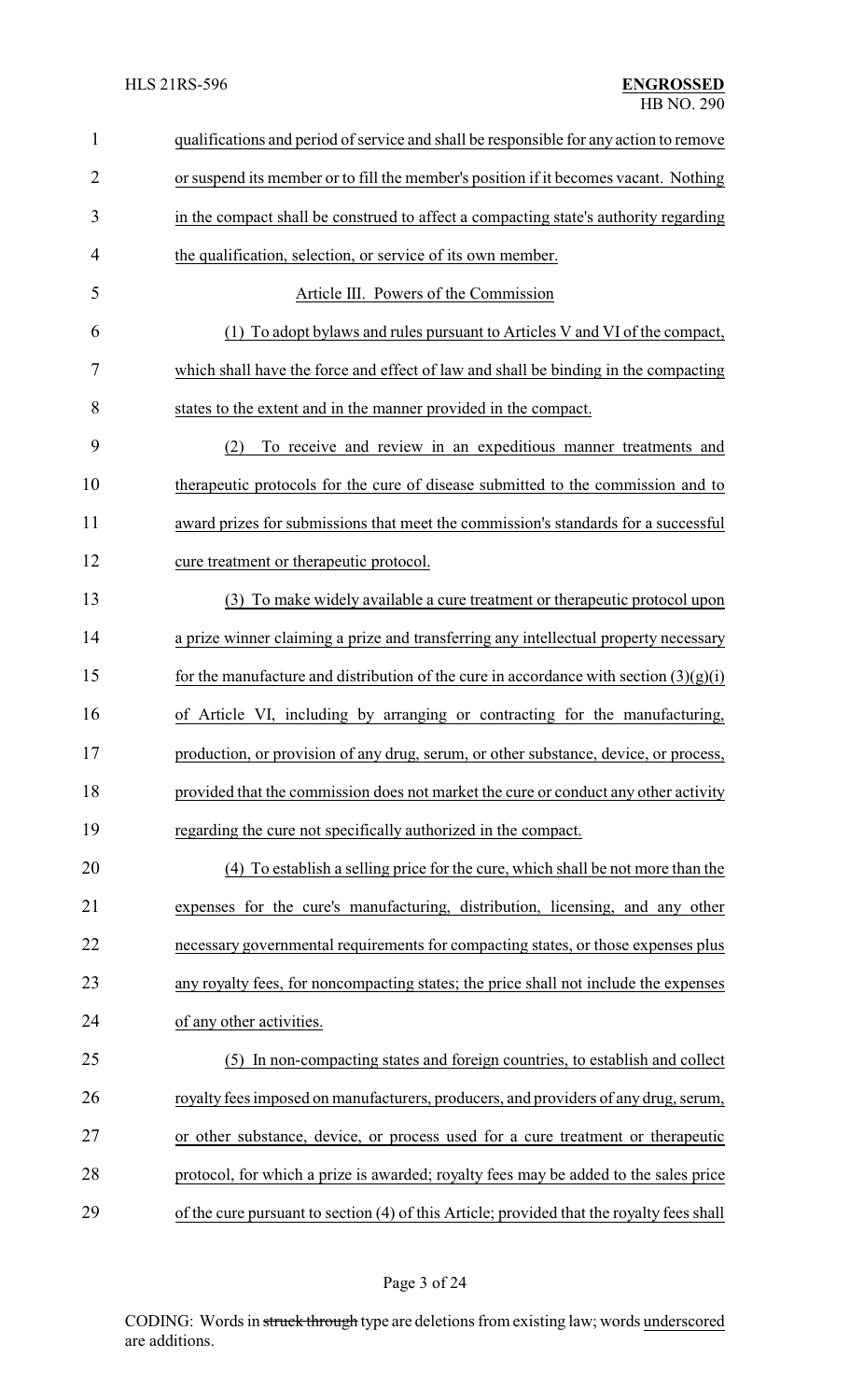| $\mathbf{1}$   | cumulatively be not more than the estimated five-year savings in public health           |
|----------------|------------------------------------------------------------------------------------------|
| $\overline{2}$ | expenses for that state or country, as calculated by actuaries employed or contracted    |
| 3              | by the commission.                                                                       |
| 4              | (6) To do the following regarding the collected royalty fees:                            |
| 5              | (a) Pay or reimburse expenses related to the payment of a prize, which shall             |
| 6              | include employing or contracting actuaries to calculate annual taxpayer savings          |
| 7              | amounts in compacting states in accordance with section $(3)(g)(iii)$ of Article VI, and |
| 8              | payment of interest and other expenses related to a loan obtained in accordance with     |
| 9              | section $(3)(g)(vi)$ of Article VI.                                                      |
| 10             | Annually disburse any amounts remaining after making payments or<br>(b)                  |
| 11             | reimbursements under section $(6)(a)$ of this Article as refunds to compacting states    |
| 12             | based on the percent of the state's prize obligation in relation to the total obligation |
| 13             | amount of all compacting states.                                                         |
| 14             | To bring and prosecute legal proceedings or actions in its name as the<br>(7)            |
| 15             | commission.                                                                              |
| 16             | (8) To issue subpoenas requiring the attendance and testimony of witnesses               |
| 17             | and the production of evidence.                                                          |
| 18             | (9) To establish and maintain offices.                                                   |
| 19             | To borrow, accept, or contract for personnel services, including<br>(10)                 |
| 20             | personnel services from employees of a compacting state.                                 |
| 21             | (11) To hire employees, professionals, or specialists, and elect or appoint              |
| 22             | officers, and to fix their compensation, define their duties and give them appropriate   |
| 23             | authority to carry out the purposes of the compact, and determine their qualifications;  |
| 24             | and to establish the commission's personnel policies and programs relating to, among     |
| 25             | other things, conflicts of interest, rates of compensation, and qualifications of        |
| 26             | personnel.                                                                               |
| 27             | To accept any and all appropriate donations and grants of money,<br>(12)                 |
| 28             | equipment, supplies, materials, and services, and to receive, utilize, and dispose of    |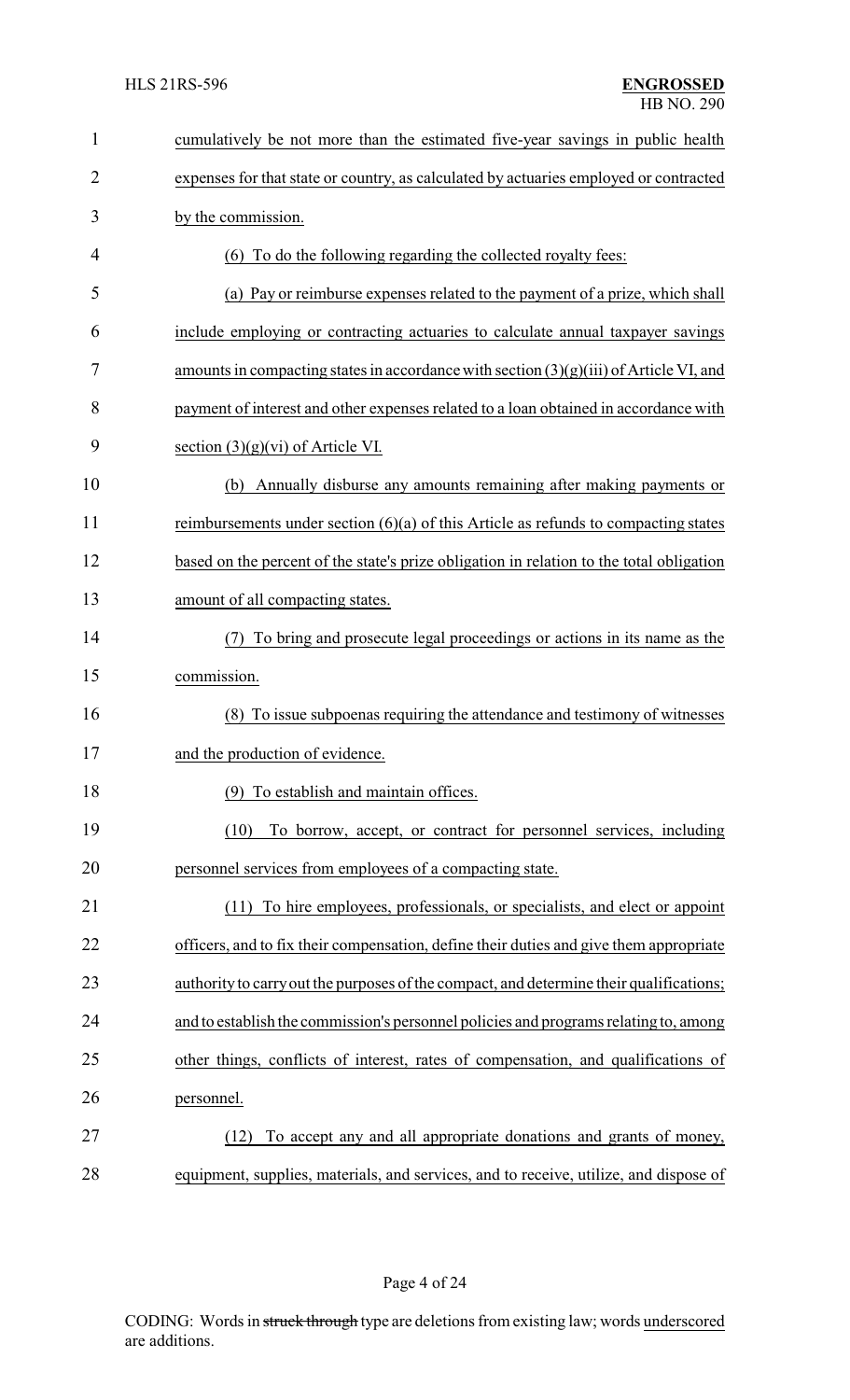| $\mathbf{1}$ | the same; provided that at all times the commission shall strive to avoid any         |
|--------------|---------------------------------------------------------------------------------------|
| 2            | appearance of impropriety.                                                            |
| 3            | To lease, purchase, or accept appropriate gifts or donations of, or<br>(13)           |
| 4            | otherwise to own, hold, improve, or use, any property, real, personal, or mixed;      |
| 5            | provided, that at all times the commission shall strive to avoid any appearance of    |
| 6            | impropriety.                                                                          |
| 7            | To sell, convey, mortgage, pledge, lease, exchange, abandon, or<br>(14)               |
| 8            | otherwise dispose of any property, real, personal, or mixed.                          |
| 9            | (15) To monitor compacting states for compliance with the commission's                |
| 10           | bylaws and rules.                                                                     |
| 11           | (16) To enforce compliance by compacting states with the commission's                 |
| 12           | bylaws and rules.                                                                     |
| 13           | (17) To provide for dispute resolution among compacting states or between             |
| 14           | the commission and those who submit treatments and therapeutic protocols for the      |
| 15           | cure of disease for consideration.                                                    |
| 16           | (18) To establish a budget and make expenditures.                                     |
| 17           | (19) To borrow money.                                                                 |
| 18           | To appoint committees, including management, legislative, and<br>(20)                 |
| 19           | advisory committees comprised of members, state legislators or their representatives, |
| 20           | medical professionals, and such other interested persons as may be designated by the  |
| 21           | commission.                                                                           |
| 22           | (21) To establish annual membership dues for compacting states, which shall           |
| 23           | be used for daily expenses of the commission and not for interest or prize payments.  |
| 24           | To adopt and use a corporate seal.                                                    |
| 25           | (23) To perform such other functions as may be necessary or appropriate to            |
| 26           | achieve the purposes of this compact.                                                 |
| 27           | Article IV. Meetings and Voting                                                       |
| 28           | The commission shall meet and take such actions as are consistent with<br>(1)         |
| 29           | the compact, bylaws, and rules.                                                       |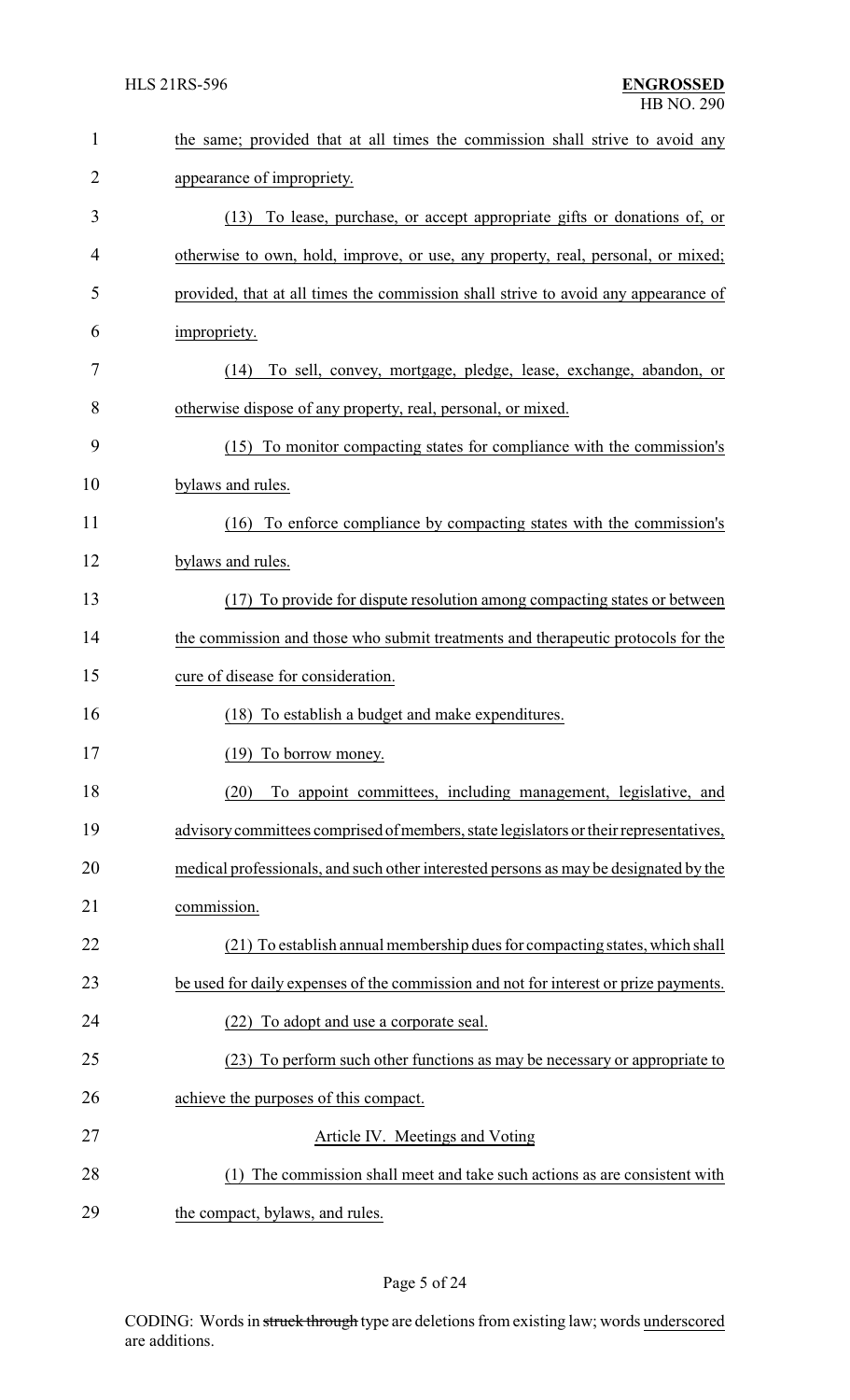| $\mathbf{1}$   | (2) A majority of the members of the commission shall constitute a quorum             |
|----------------|---------------------------------------------------------------------------------------|
| $\overline{c}$ | necessary in order to conduct business or take actions at meetings of the commission. |
| 3              | (3) Each member of the commission shall have the right and power to cast              |
| 4              | one vote regarding matters determined or actions to be taken by the commission.       |
| 5              | Each member shall have the right and power to participate in the business and affairs |
| 6              | of the commission.                                                                    |
| 7              | (4) A member shall vote in person or by such other means as provided in the           |
| 8              | commission's bylaws.<br>The commission's bylaws may provide for members'              |
| 9              | participation in meetings by telephone or other means of communication.               |
| 10             | The commission shall meet at least once during each calendar year.<br>(5)             |
| 11             | Additional meetings shall be held as set forth in the commission's bylaws.            |
| 12             | (6) No decision of the commission with respect to the approval of an award            |
| 13             | for a treatment or therapeutic process for the cure of a disease shall be effective   |
| 14             | unless two-thirds of all the members of the commission vote in favor thereof.         |
| 15             | Guidelines and voting requirements for all other decisions of the<br>(7)              |
| 16             | commission shall be established in the commission's bylaws.                           |
| 17             | Article V. Bylaws                                                                     |
| 18             | The commission shall, by a majority vote of all the members of the                    |
| 19             | commission, prescribe bylaws to govern its conduct as may be necessary or             |
| 20             | appropriate to carry out the purposes, and exercise the powers, of the compact,       |
| 21             | including, but not limited to:                                                        |
| 22             | Establishing the fiscal year of the commission.<br>(1)                                |
| 23             | (2) Providing reasonable procedures for appointing and electing members,              |
| 24             | as well as holding meetings, of the management committee.                             |
| 25             | (3) Providing reasonable standards and procedures for the following:                  |
| 26             | (a) The establishment and meetings of other committees.                               |
| 27             | (b) Governing any general or specific delegation of any authority or function         |
| 28             | of the commission.                                                                    |
| 29             | (c) Voting guidelines and procedures for commission decisions.                        |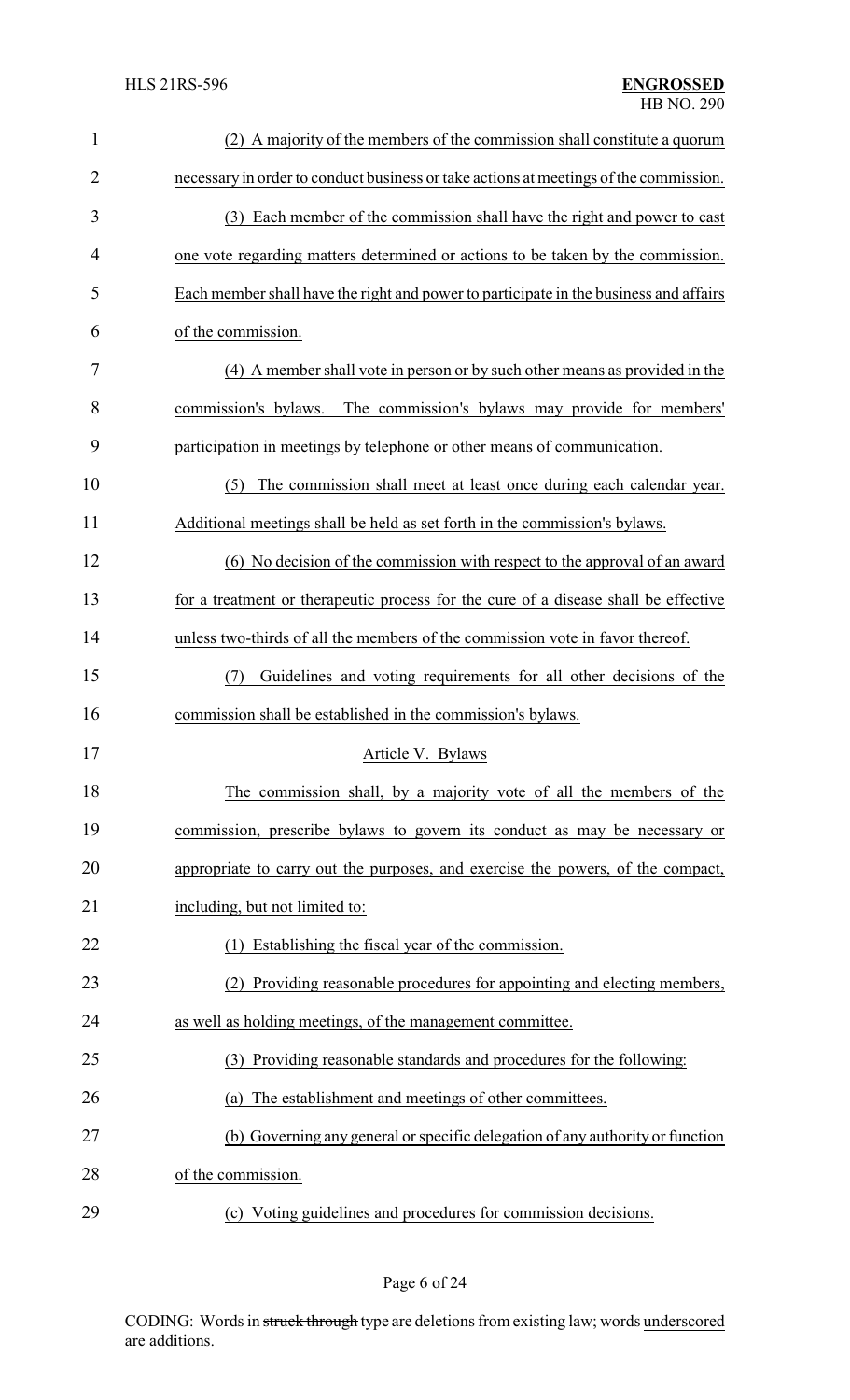| $\mathbf{1}$   | (4) Providing reasonable procedures for calling and conducting meetings of           |
|----------------|--------------------------------------------------------------------------------------|
| $\overline{2}$ | the commission that shall consist of requiring a quorum to be present, ensuring      |
| 3              | reasonable advance notice of each such meeting, and providing for the right of       |
| 4              | citizens to attend each such meeting with enumerated exceptions designed to protect  |
| 5              | the public's interest and the privacy of individuals.                                |
| 6              | Providing a list of matters about which the commission may go into<br>(5)            |
| 7              | executive session and requiring a majority of all members of the commission vote     |
| 8              | to enter into such session. As soon as practicable, the commission shall make public |
| 9              | all of the following:                                                                |
| 10             | (a) A copy of the vote to go into executive session, revealing the vote of each      |
| 11             | member with no proxy votes allowed.                                                  |
| 12             | (b) The matter requiring executive session, without identifying the actual           |
| 13             | issues or individuals involved.                                                      |
| 14             | (6) Establishing the titles, duties, authority, and reasonable procedures for        |
| 15             | the election of the officers of the commission.                                      |
| 16             | Providing reasonable standards and procedures for the establishment of               |
| 17             | the personnel policies and programs of the commission. Notwithstanding any civil     |
| 18             | service or other similar laws of any compacting state, the commission's bylaws shall |
| 19             | exclusively govern the personnel policies and programs of the commission.            |
| 20             | (8) Allowing a mechanism for each of the following:                                  |
| 21             | The federal government to join as a compacting state.<br>(a)                         |
| 22             | Foreign countries or subdivisions of those countries to join as liaison<br>(b)       |
| 23             | members by adopting the compact; provided that adopting countries or subdivisions    |
| 24             | shall not have voting power or the power to bind the commission in any way.          |
| 25             | (9) Adopting a code of ethics to address permissible and prohibited activities       |
| 26             | of members and employees.                                                            |
| 27             | (10) Providing for the maintenance of the commission's books and records.            |
| 28             | Governing the acceptance of and accounting for donations, annual<br>(11)             |
| 29             | member dues, and other sources of funding and establishing the proportion of these   |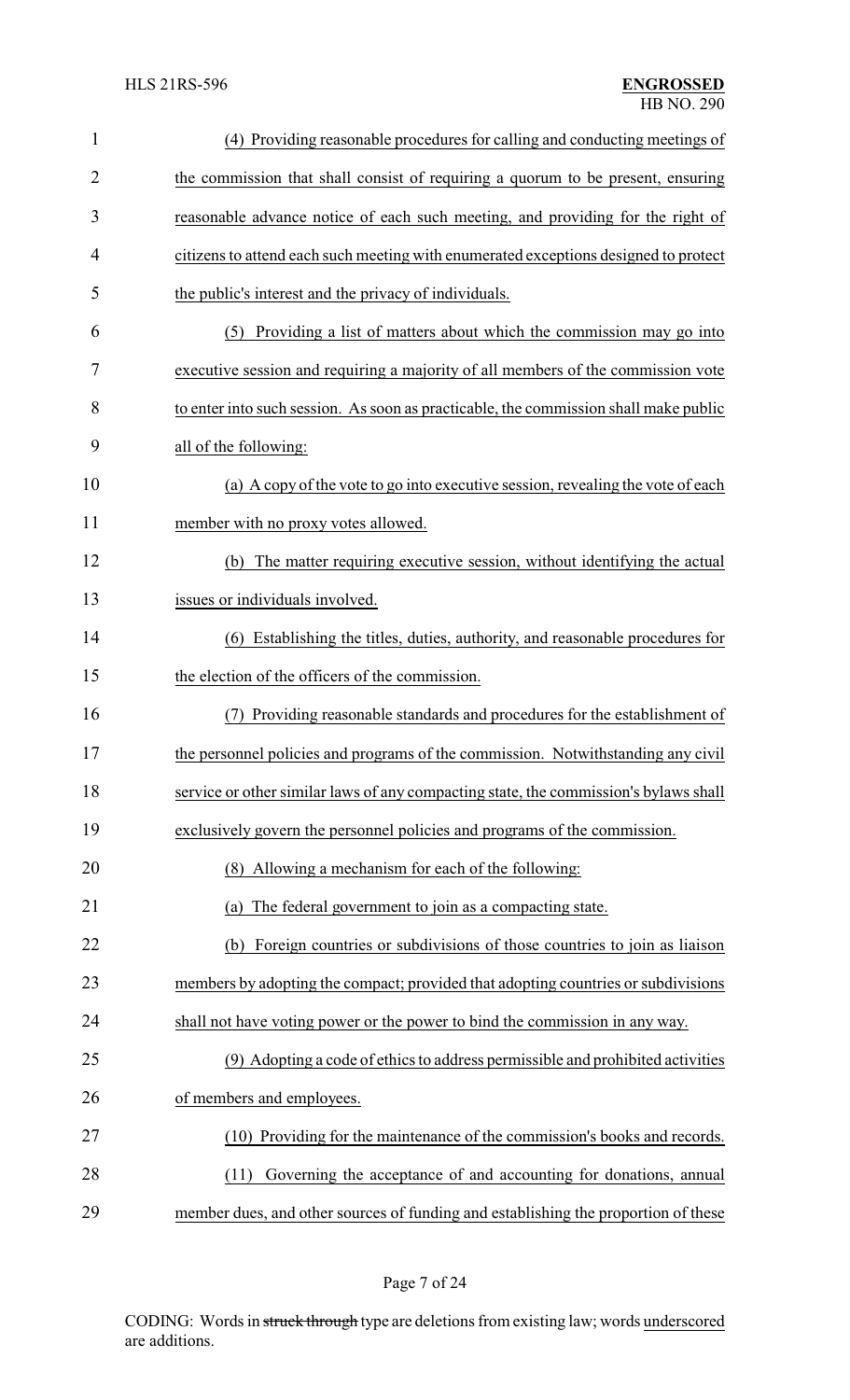| $\mathbf{1}$ | funds to be allocated to prize amounts for treatments and therapeutic protocols that    |
|--------------|-----------------------------------------------------------------------------------------|
| 2            | cure disease.                                                                           |
| 3            | (12) Governing any fundraising efforts in which the commission wishes to                |
| 4            | engage.                                                                                 |
| 5            | Providing a mechanism for winding up the operations of the<br>(13)                      |
| 6            | commission and the equitable disposition of any surplus funds that may exist after      |
| 7            | the termination of the compact after the payment and reserving of all its debts and     |
| 8            | obligations.                                                                            |
| 9            | Article VI. Rules                                                                       |
| 10           | The commission shall adopt rules to do the following:<br>(1)                            |
| 11           | Effectively and efficiently achieve the purposes of this compact.<br>(a)                |
| 12           | Govern the methods, processes, and any other aspect of the research,<br>(b)             |
| 13           | creation, and testing of a treatment or therapeutic protocol for each disease for which |
| 14           | a prize may be awarded.                                                                 |
| 15           | The commission shall also adopt rules establishing the criteria for<br>(2)              |
| 16           | defining and classifying the diseases for which prizes shall be awarded.<br>The         |
| 17           | commission may define and classify subsets of diseases, for example, tubular            |
| 18           | carcinoma of the breast. For purposes of sections $(3)(a)$ and $(c)$ of this Article, a |
| 19           | subset of a disease shall be considered one disease. The commission may consult the     |
| 20           | most recent edition of the international classification of diseases as published by the |
| 21           | World Health Organization or other definitions agreed to by a two-thirds vote of the    |
| 22           | commission.                                                                             |
| 23           | The commission shall also adopt rules regarding prizes for curing<br>(3)                |
| 24           | diseases that establish the following:                                                  |
| 25           | At least ten major diseases for which to create prizes, which shall be<br>(a)           |
| 26           | determined based on the following factors:                                              |
| 27           | The severity of the disease to a human individual's overall health and<br>(i)           |
| 28           | well-being.                                                                             |
| 29           | (ii) The survival rate or severity of impact of the disease.                            |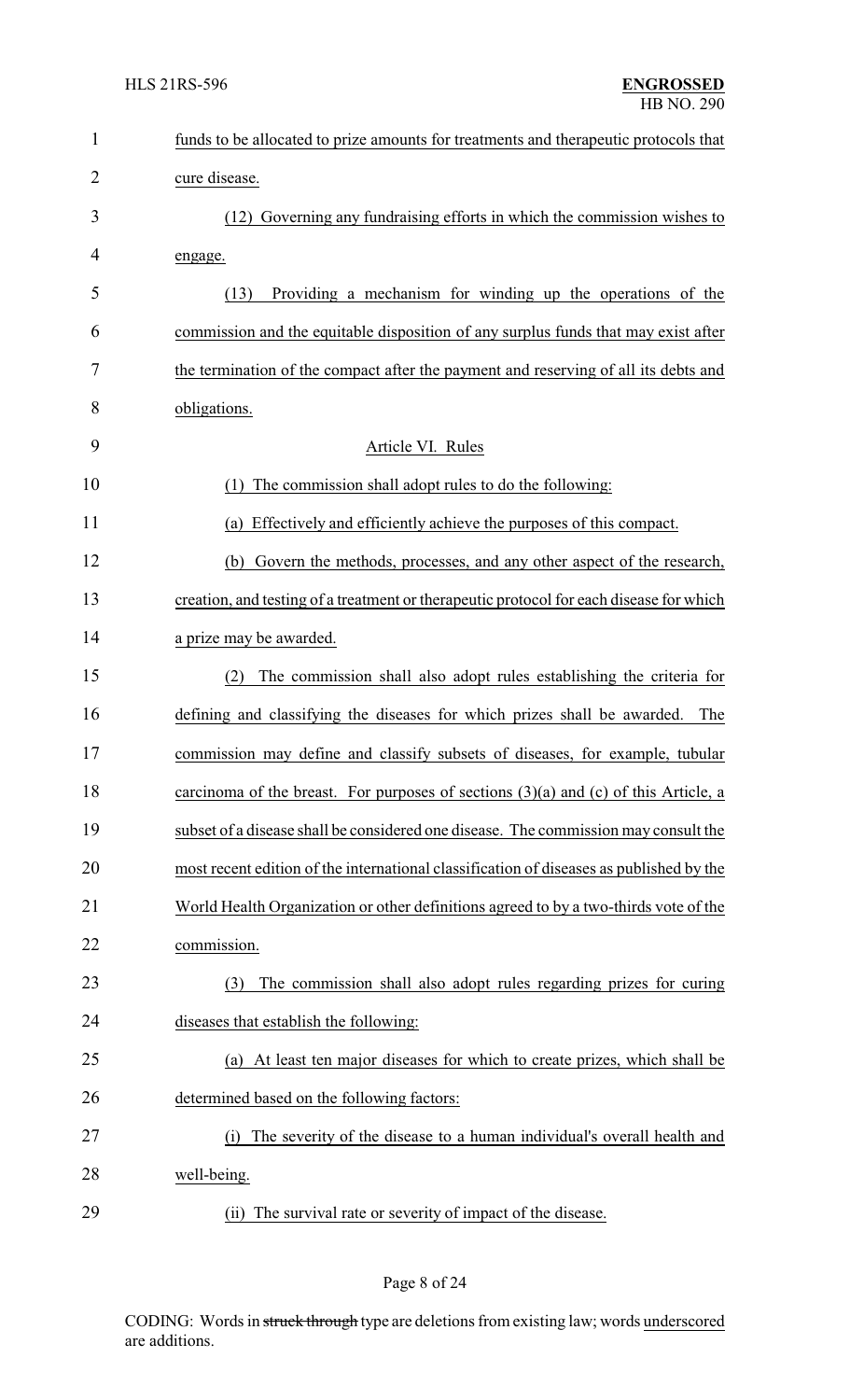| $\mathbf{1}$   | The public health expenses and treatment expenses for the disease.<br>(iii)               |
|----------------|-------------------------------------------------------------------------------------------|
| $\overline{2}$ | (b) The criteria a treatment or therapeutic protocol must meet in order to be             |
| 3              | considered a cure for any of the diseases for which a prize may be awarded, which         |
| 4              | shall include the following requirements:                                                 |
| 5              | (i) It must be approved by the federal Food and Drug Administration or have               |
| 6              | otherwise obtained legal status for the compact to immediately contract to                |
| 7              | manufacture and distribute in the United States.                                          |
| 8              | Except as provided in section (4) of this Article, it must yield a<br>(ii)                |
| 9              | significant increase in survival with respect to the diseases if early death is the usual |
| 10             | outcome.                                                                                  |
| 11             | (iii) It requires less than one year of the treatment or protocol to completely           |
| 12             | cure the disease.                                                                         |
| 13             | (c) The procedure for determining the diseases for which to award prizes,                 |
| 14             | which includes the option to award prizes for more than ten diseases that meet the        |
| 15             | above criteria, if agreed to by two-thirds vote of the commission, and a requirement      |
| 16             | to update the list every three years.                                                     |
| 17             | (d) The submission and evaluation procedures and guidelines, including                    |
| 18             | filing and review procedures, a requirement that the person or entity submitting the      |
| 19             | cure bears the burden of proof in demonstrating that the treatment or therapeutic         |
| 20             | protocol meets the above criteria, and limitations preventing public access to            |
| 21             | treatment or protocol submissions.                                                        |
| 22             | (e) The estimated five-year public health savings that would result from a                |
| 23             | cure, which shall be equal to the five-year public health expenses for each disease       |
| 24             | in each compacting state, and a procedure to update these expenses every three years      |
| 25             | in conjunction with the requirements in section $(3)(c)$ of this Article. The estimated   |
| 26             | five-year public health savings amount shall be calculated, estimated, and publicized     |
| 27             | every three years by actuaries employed or contracted by the commission.                  |
| 28             | The prize amount with respect to cures for each disease, which shall be<br>(f)            |
| 29             | equal to the most recent estimated total five-year savings in public health expenses      |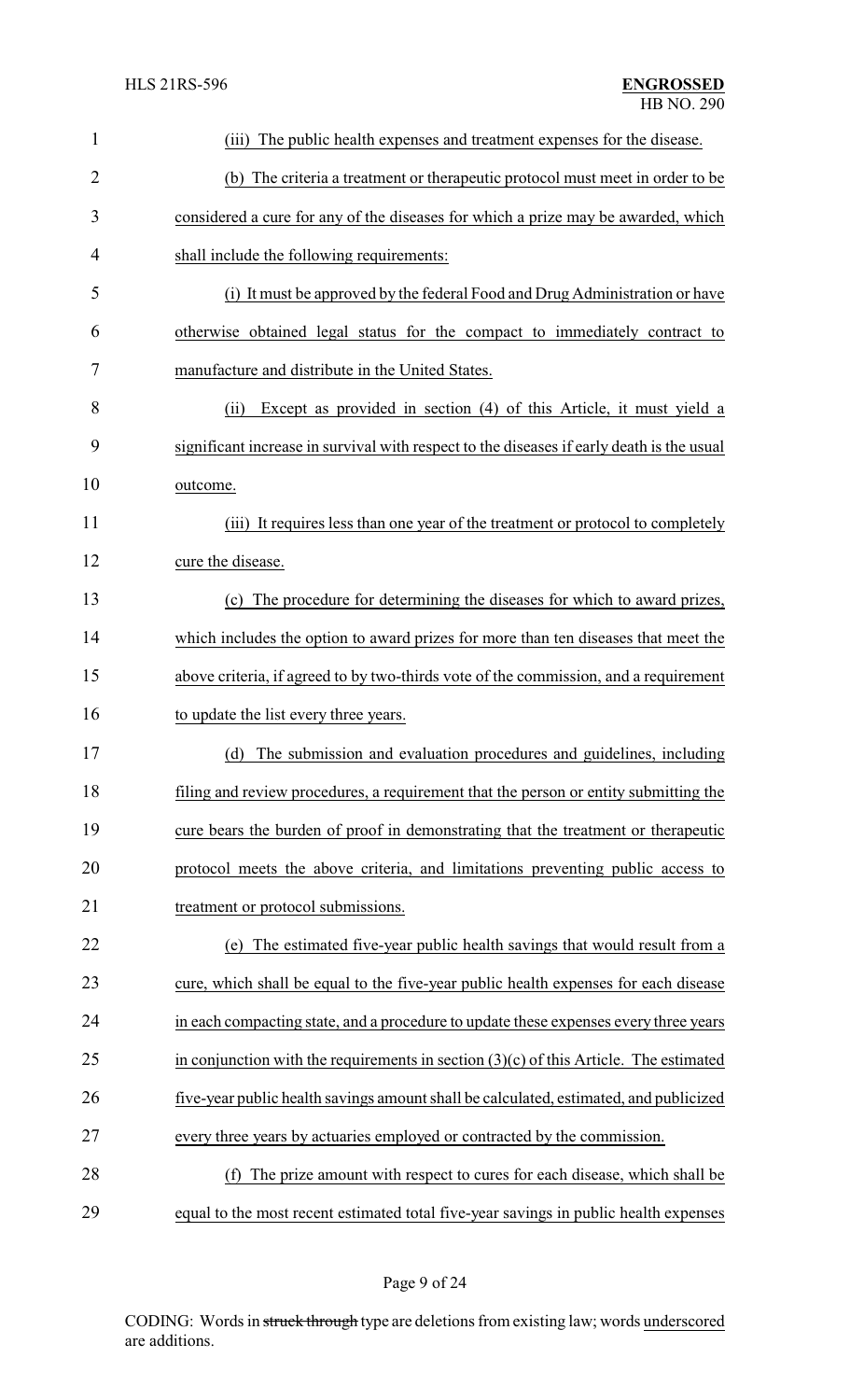| 1              | for the disease as calculated in section $(3)(e)$ of this Article in all of the compacting |
|----------------|--------------------------------------------------------------------------------------------|
| $\overline{2}$ | states; amounts donated by charities, individuals, and any other entities intended for     |
| 3              | the prize; and any other factors that the commission deems appropriate.                    |
| $\overline{4}$ | (g) The prize distribution procedures and guidelines, which shall include the              |
| 5              | following requirements:                                                                    |
| 6              | Upon acceptance of a cure, the prize winner shall transfer to the<br>(i)                   |
| 7              | commission the patent and all related intellectual property for the manufacture and        |
| 8              | distribution of the treatment or therapeutic protocol in exchange for the prize, except    |
| 9              | in the case that the prize money is considered by the commission to be too low, and        |
| 10             | that a prize will be awarded only to the first person or entity that submits a successful  |
| 11             | cure for a disease for which a prize may be awarded.                                       |
| 12             | Donation amounts intended for the prize shall be kept in a separate,<br>(ii)               |
| 13             | interest-bearing account maintained by the commission. This account shall be the           |
| 14             | only account in which prize money is kept.                                                 |
| 15             | (iii) Each compacting state shall have the responsibility to pay annually the              |
| 16             | compacting state's actual one-year savings in public health expenses for the               |
| 17             | particular disease for which a cure has been accepted. The compacting state shall          |
| 18             | make such an annual payment until it has fulfilled its prize responsibility as             |
| 19             | established in section (3)(f) of this Article. Each compacting state's payment             |
| 20             | responsibility begins one year after the date the cure becomes widely available. The       |
| 21             | commission shall employ or contract with actuaries to calculate each state's actual        |
| 22             | one-year savings in public health expenses at the end of each year to determine each       |
| 23             | state's responsibility for the succeeding year.                                            |
| 24             | Compacting states may meet prize responsibilities by any method<br>(iv)                    |
| 25             | including the issuance of bonds or other obligations, with the principal and interest      |
| 26             | of those bonds or obligations to be repaid only from revenue derived from estimated        |
| 27             | public health expense savings from a cure to a disease. If the compacting state does       |
| 28             | not make such revenue available to repay some or all of the revenue bonds or               |
| 29             | obligations issued, the owners or holders of those bonds or obligations have no right      |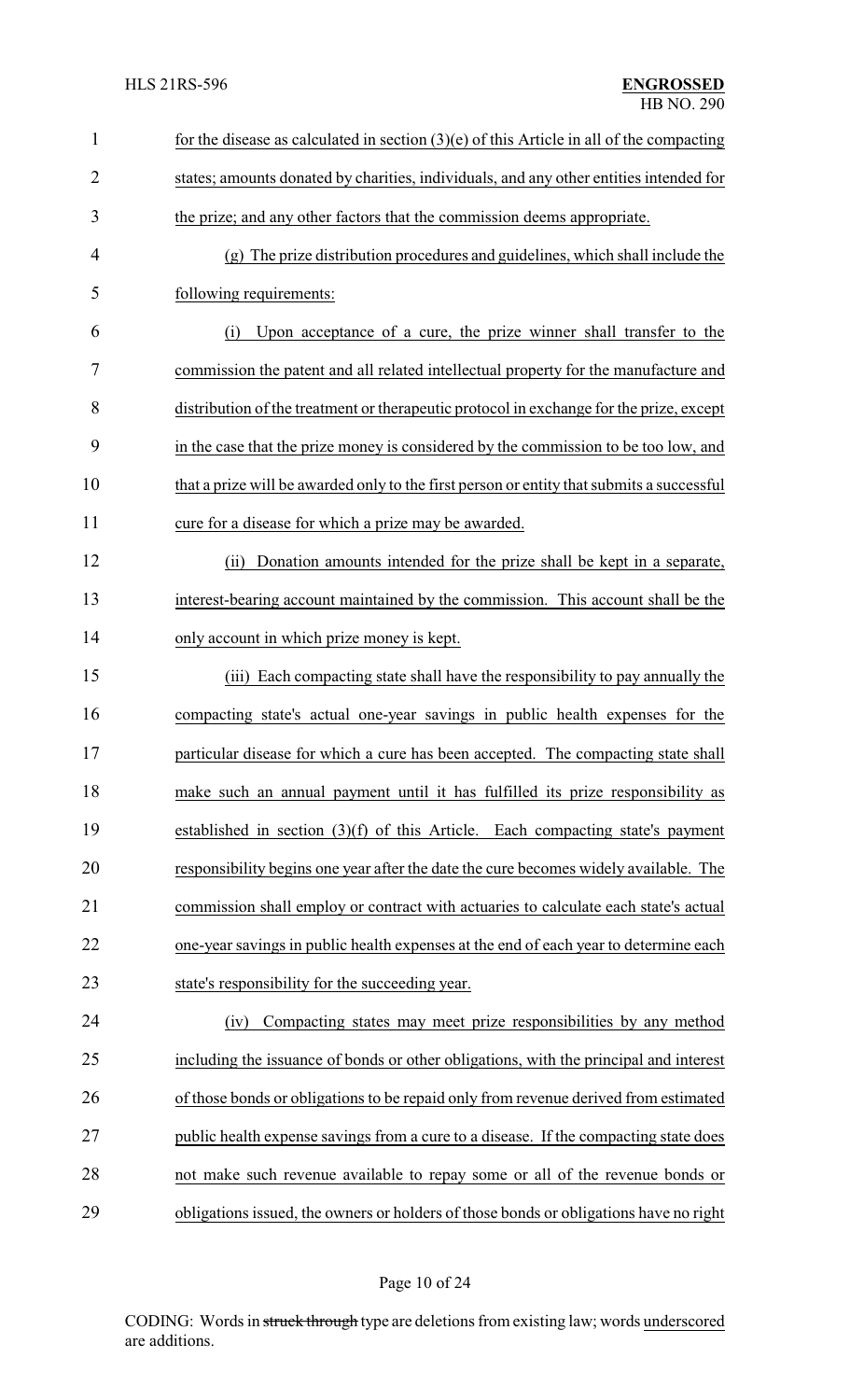| $\mathbf{1}$   | to have excises or taxes levied to pay the principal or interest on them. The revenue   |
|----------------|-----------------------------------------------------------------------------------------|
| $\overline{2}$ | bonds and obligations are not a debt of the issuing compacting state.                   |
| 3              | (v) A compacting state may issue bonds or other debt that are general                   |
| 4              | obligations, under which the full faith and credit, revenue, and taxing power of the    |
| 5              | state is pledged to pay the principal and interest under those obligations, only if     |
| 6              | authorized by the compacting state's constitution or, if constitutional authorization   |
| 7              | is not required, by other law of the compacting state.                                  |
| 8              | (vi) Upon acceptance of a cure, the commission shall obtain a loan from a               |
| 9              | financial institution in an amount equal to the most recently calculated total          |
| 10             | estimated five-year public health expenses for the disease in all compacting states,    |
| 11             | in accordance with section $(3)(f)$ of this Article. The commission reserves the right  |
| 12             | to continuously evaluate the cure in the interim and rescind a prize offer if the       |
| 13             | commission finds that the cure no longer meets the commission's criteria.               |
| 14             | The commission may award a prize for a treatment or therapeutic<br>(4)                  |
| 15             | protocol that yields a survival rate that is less than what is established in the cure  |
| 16             | criteria through at least five years after the treatment or protocol has ended. In that |
| 17             | case, the prize amount awarded for that treatment or therapeutic protocol shall be      |
| 18             | reduced from the prize amount originally determined by the commission for a cure        |
| 19             | for that disease. The reduction shall be in proportion to the survival rate yielded by  |
| 20             | that treatment or protocol as compared to the survival rate established in the cure     |
| 21             | criteria.                                                                               |
| 22             | The commission also shall adopt rules that do the following:<br>(5)                     |
| 23             | (a) Establish the following regarding commission records:                               |
| 24             | Conditions and procedures for public inspection and copying of its<br>(i)               |
| 25             | information and official records, except such information and records involving the     |
| 26             | privacy of individuals or would otherwise violate privacy laws under federal law and    |
| 27             | the laws of the compacting states.                                                      |
| 28             | Procedures for sharing with federal and state agencies, including law<br>(ii)           |
| 29             | enforcement agencies, records and information otherwise exempt from disclosure.         |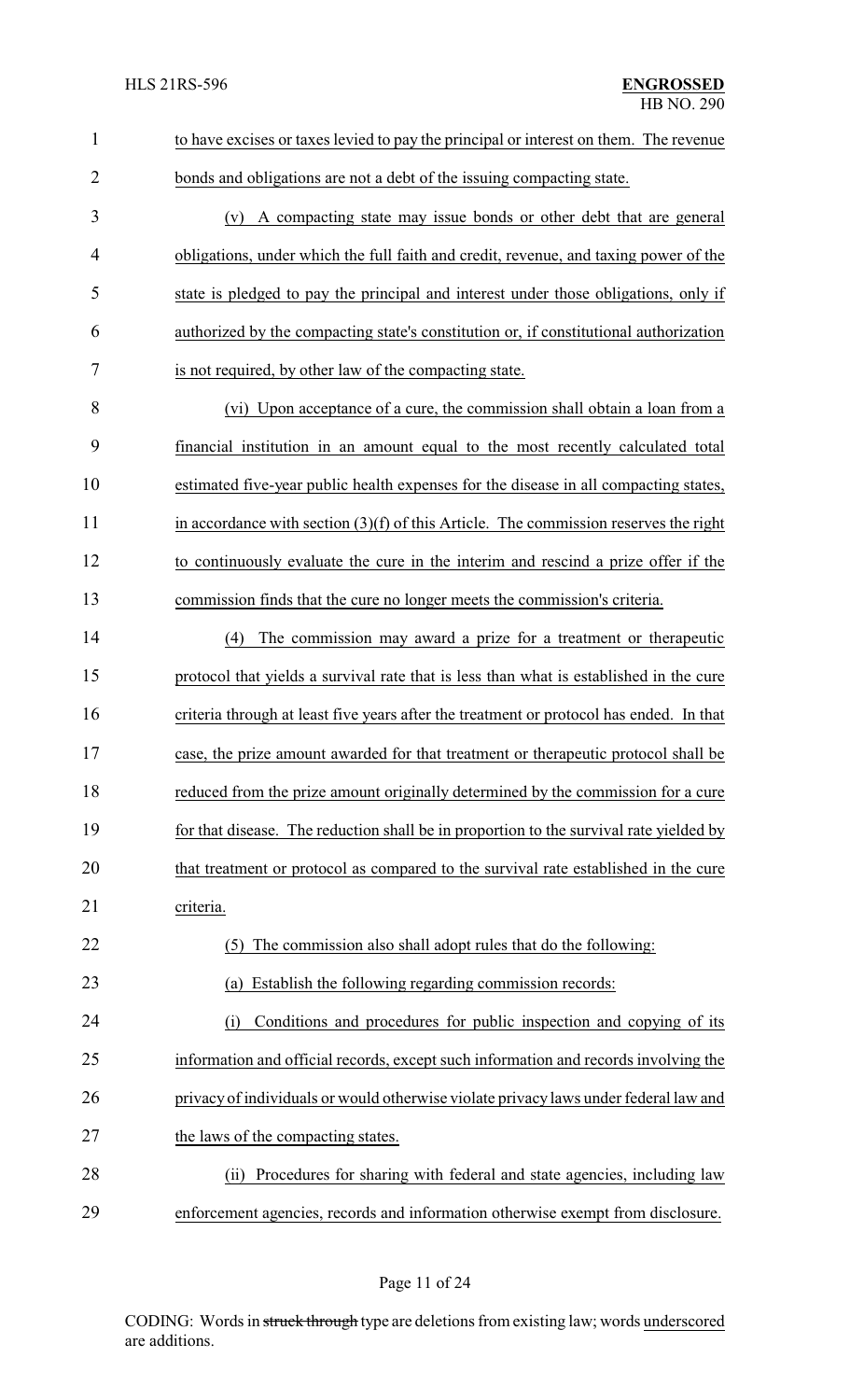| $\mathbf{1}$   | (iii) Guidelines for entering into agreements with federal and state agencies           |
|----------------|-----------------------------------------------------------------------------------------|
| $\overline{2}$ | to receive or exchange information or records subject to nondisclosure and              |
| 3              | confidentiality provisions.                                                             |
| 4              | (b) Provide a process for commission review of submitted treatments and                 |
| 5              | therapeutic protocols for curing diseases that includes the following:                  |
| 6              | An opportunity for an appeal, not later than thirty days after a rejection<br>(i)       |
| 7              | of a treatment or protocol for prize consideration, to a review panel established under |
| 8              | the commission's dispute resolution process.                                            |
| 9              | Commission monitoring and review of treatment and protocol<br>(ii)                      |
| 10             | effectiveness consistent with the cure criteria established by the commission for the   |
| 11             | particular disease.                                                                     |
| 12             | (iii) Commission reconsideration, modification, or withdrawal of approval               |
| 13             | of a treatment or protocol for prize consideration for failure to continue to meet the  |
| 14             | cure criteria established by the commission for the particular disease.                 |
| 15             | (c) Establish a dispute resolution process to resolve disputes or other issues          |
| 16             | under the compact that may arise between two or more compacting states or between       |
| 17             | the commission and individuals or entities who submit treatments and therapeutic        |
| 18             | protocols to cure diseases, which process shall provide for all of the following:       |
| 19             | Administrative review by a review panel appointed by the commission.<br>(i)             |
| 20             | Judicial review of decisions issued after an administrative review.<br>(ii)             |
| 21             | Qualifications to be appointed to a panel, due process requirements,<br>(iii)           |
| 22             | including notice and hearing procedures, and any other procedure, requirement, or       |
| 23             | standard necessary to provide adequate dispute resolution.                              |
| 24             | (d) Establish and impose annual member dues on compacting states, which                 |
| 25             | shall be calculated based on the percentage of each compacting state's population in    |
| 26             | relation to the population of all the compacting states.                                |
| 27             | (6) Recognizing that the goal of the compact is to pool the potential savings           |
| 28             | of as many states and countries as possible to generate sufficient financial incentive  |
| 29             | to develop a cure for many of the world's most devastating diseases, the compact will   |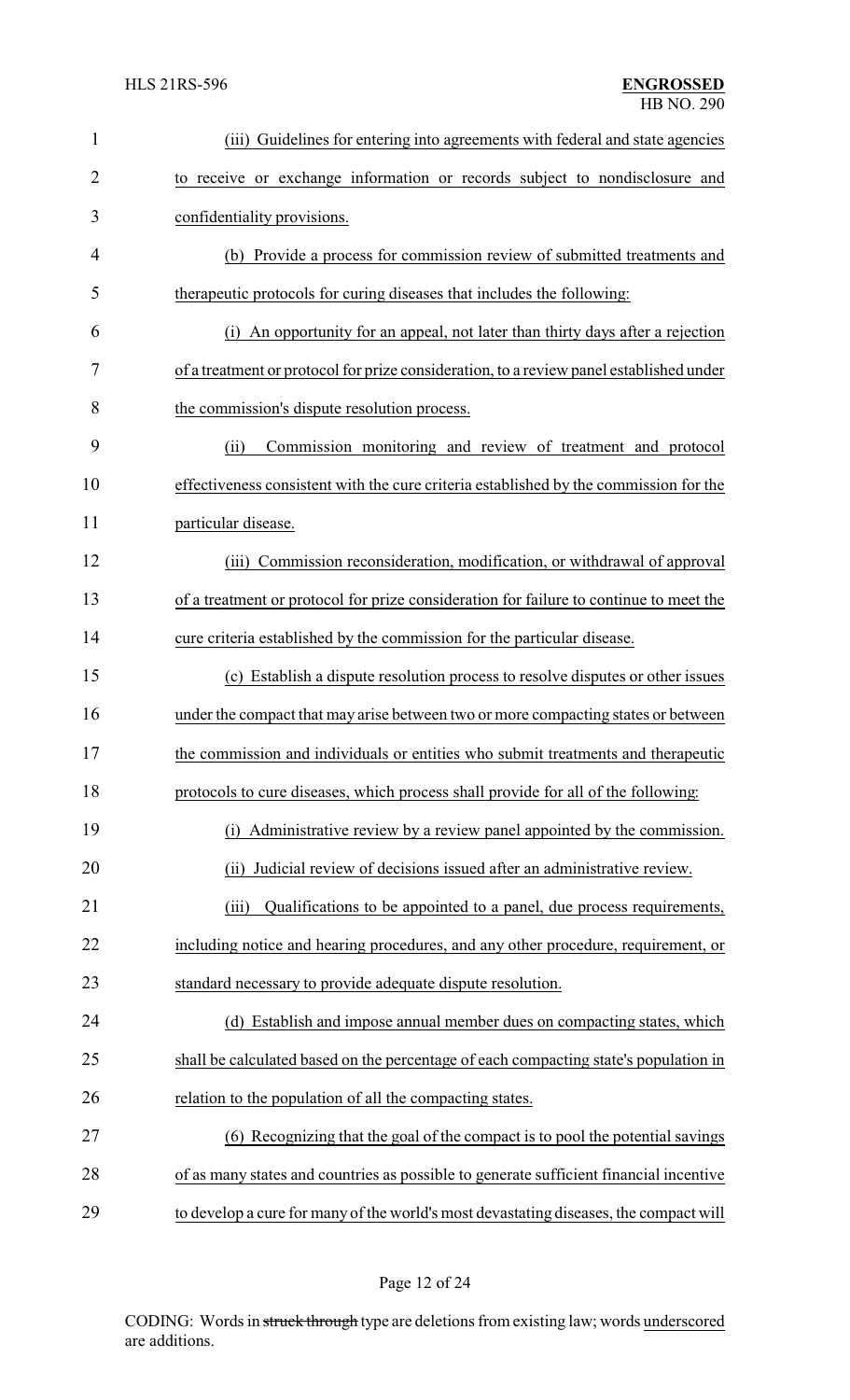| $\mathbf{1}$   | respect the laws of each of these United States by adopting rules that establish ethical |  |
|----------------|------------------------------------------------------------------------------------------|--|
| $\overline{2}$ | standards for research that shall be followed in order for a prize to be claimed. The    |  |
| 3              | compact, in the rules, shall establish a common set of ethical standards that embodies   |  |
| 4              | the laws and restrictions in each of the states so that to be eligible for claiming a    |  |
| 5              | prize the entity submitting a cure must not have violated any of the ethical standards   |  |
| 6              | in any one of the fifty states, whether the states have joined the compact or not. The   |  |
| 7              | compact will publish these common ethical standards along with the specific criteria     |  |
| 8              | for a cure for each of the diseases the compact has targeted. So long as a researcher    |  |
| 9              | follows the common ethical standards in effect at the time the research is done, an      |  |
| 10             | entity presenting a cure will be deemed to have followed the standards. On or before     |  |
| 11             | January 1 of each year, the compact shall review all state laws to determine if          |  |
| 12             | additional ethical standards have been enacted by any of the fifty states and the        |  |
| 13             | federal government. Any changes to the common ethical standards rules based on           |  |
| 14             | new state laws shall be adopted and published by the compact, but shall not take         |  |
| 15             | effect in cure criteria for a period of three years to allow for sufficient notice to    |  |
| 16             | researchers.                                                                             |  |
| 17             | All rules may be amended as the commission sees necessary.                               |  |
| 18             | All rules shall be adopted pursuant to a rule-making process that<br>(8)                 |  |
| 19             | conforms to the model state administrative procedure act of 1981 by the uniform law      |  |
| 20             | commissioners, as amended, as may be appropriate to the operations of the                |  |
| 21             | commission.                                                                              |  |
| 22             | In the event the commission exercises its rule-making authority in a<br>(9)              |  |
| 23             | manner that is beyond the scope of the purpose of this compact, or the powers            |  |
| 24             | granted hereunder, then such rule shall be invalid and have no force and effect.         |  |
| 25             | Article VII. Committees                                                                  |  |
| 26             | Management Committee.                                                                    |  |
| 27             | The commission may establish a management committee comprised of<br>(a)                  |  |
| 28             | not more than fourteen members when twenty-six states enact the compact.                 |  |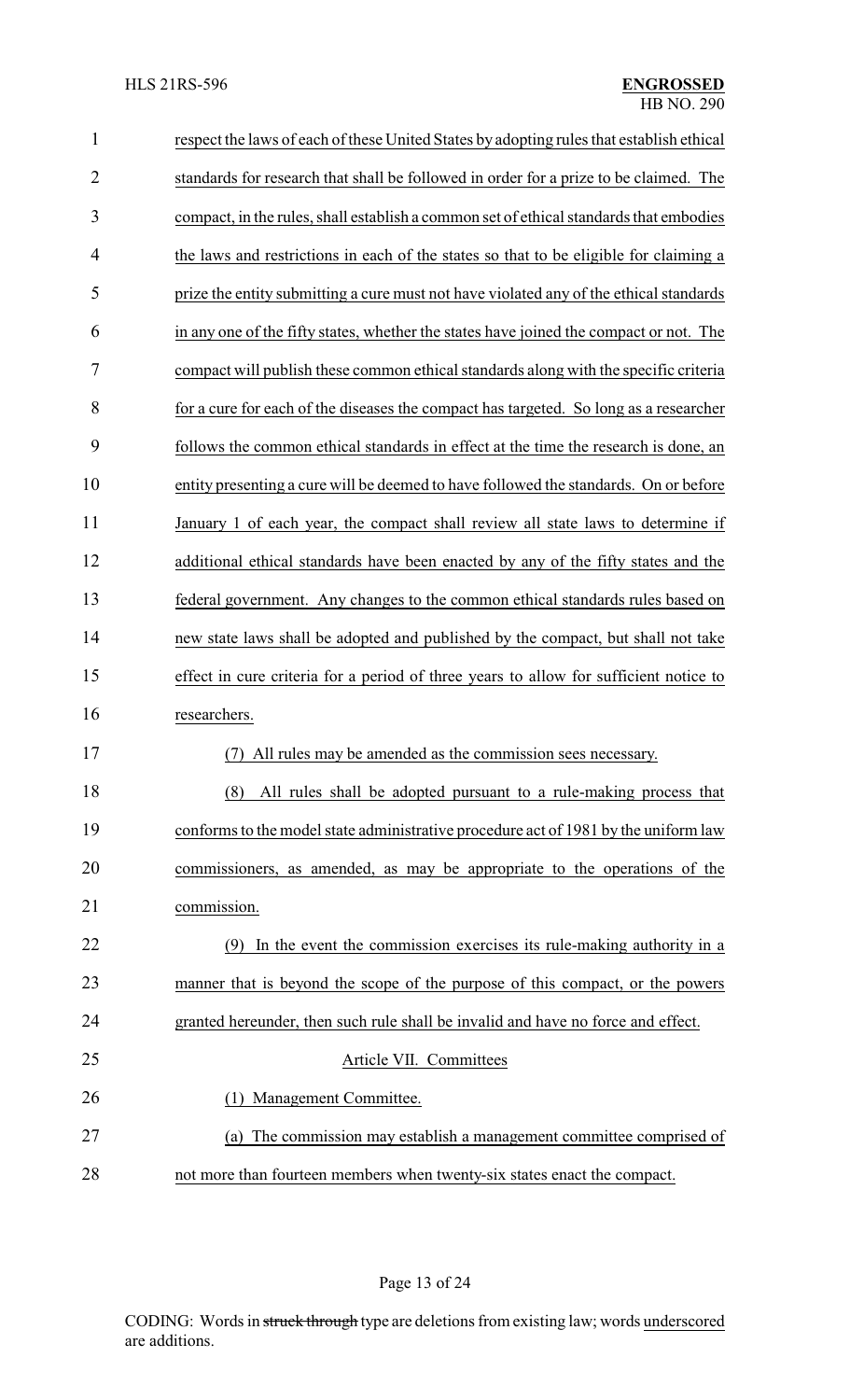| $\mathbf{1}$   | (b) The committee shall consist of those members representing compacting               |  |  |
|----------------|----------------------------------------------------------------------------------------|--|--|
| $\overline{2}$ | states whose total public health expenses of all of the established diseases are the   |  |  |
| 3              | highest.                                                                               |  |  |
| 4              | (c) The committee shall have such authority and duties as may be set forth             |  |  |
| 5              | in the commission's bylaws and rules, including all of the following:                  |  |  |
| 6              | Managing authority over the day-to-day affairs of the commission in a<br>(i)           |  |  |
| 7              | manner consistent with the commission's bylaws and rules and the purposes of the       |  |  |
| 8              | compact.                                                                               |  |  |
| 9              | (ii) Overseeing the offices of the commission.                                         |  |  |
| 10             | (iii)<br>Planning, implementing, and coordinating communications and                   |  |  |
| 11             | activities with state, federal, and local government organizations in order to advance |  |  |
| 12             | the goals of the compact.                                                              |  |  |
| 13             | (d) The commission annually shall elect officers for the committee, with               |  |  |
| 14             | each having such authority and duties as may be specified in the commission's          |  |  |
| 15             | bylaws and rules.                                                                      |  |  |
| 16             | The management committee, subject to commission approval, may<br>(e)                   |  |  |
| 17             | appoint or retain an executive director for such period, upon such terms and           |  |  |
| 18             | conditions, and for such compensation as the committee determines. The executive       |  |  |
| 19             | director shall serve as secretary to the commission, but shall not be a member of the  |  |  |
| 20             | commission. The executive director shall hire and supervise such other staff as may    |  |  |
| 21             | be authorized by the committee.                                                        |  |  |
| 22             | (2) Advisory Committees.                                                               |  |  |
| 23             | The commission may appoint advisory committees to monitor all operations               |  |  |
| 24             | related to the purposes of the compact and make recommendations to the                 |  |  |
| 25             | commission; provided that the manner of selection and term of any committee            |  |  |
| 26             | member shall be as set forth in the commission's bylaws and rules. The commission      |  |  |
| 27             | shall consult with an advisory committee, to the extent required by the commission's   |  |  |
| 28             | bylaws or rules, before doing any of the following:                                    |  |  |
| 29             | (a) Approving cure criteria.                                                           |  |  |

## Page 14 of 24

CODING: Words in struck through type are deletions from existing law; words underscored are additions.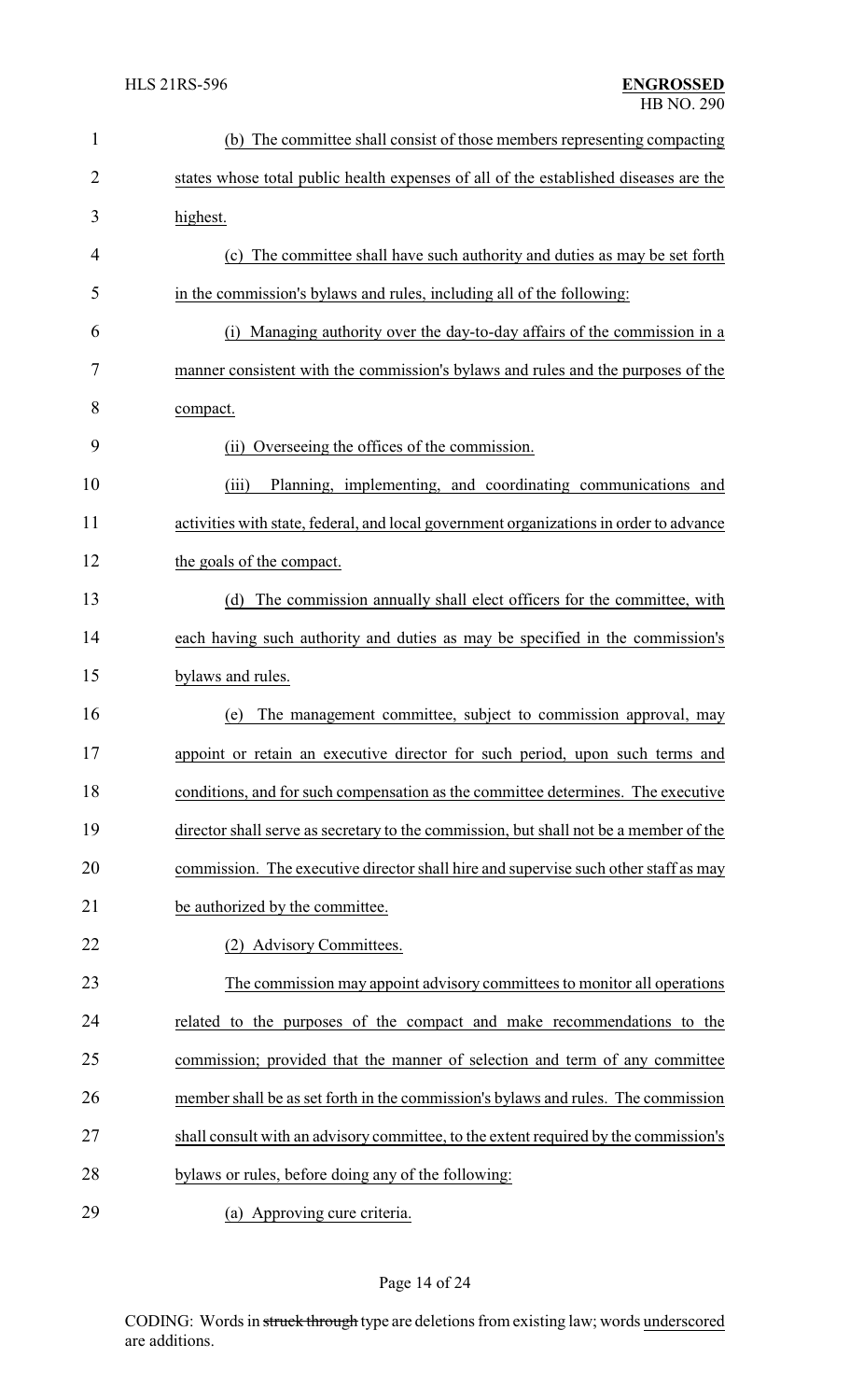| $\mathbf{1}$   | (b) Amending, enacting, or repealing any bylaw or rule.                                |
|----------------|----------------------------------------------------------------------------------------|
| $\overline{2}$ | (c) Adopting the commission's annual budget.                                           |
| 3              | (d) Addressing any other significant matter or taking any other significant            |
| 4              | action.                                                                                |
| 5              | Article VIII. Finance                                                                  |
| 6              | The commission annually shall establish a budget to pay or provide for                 |
| 7              | the payment of its reasonable expenses. To fund the cost of initial operations, the    |
| 8              | commission may accept contributions and other forms of funding from the                |
| 9              | compacting states and other sources. Contributions and other forms of funding from     |
| 10             | other sources shall be of such a nature that the independence of the commission        |
| 11             | concerning the performance of its duties shall not be compromised.                     |
| 12             | The commission shall be exempt from all taxation in and by the<br>(2)                  |
| 13             | compacting states.                                                                     |
| 14             | (3) The commission shall keep complete and accurate accounts of all of its             |
| 15             | internal receipts, including grants and donations, and disbursements of all funds      |
| 16             | under its control. The internal financial accounts of the commission shall be subject  |
| 17             | to the accounting procedures established under the commission's bylaws or rules.       |
| 18             | The financial accounts and reports including the system of internal controls and       |
| 19             | procedures of the commission shall be audited annually by an independent certified     |
| 20             | Upon the determination of the commission, but not less<br>public accountant.           |
| 21             | frequently than every three years, the review of the independent auditor shall include |
| 22             | a management and performance audit of the commission. The commission shall             |
| 23             | make an annual report to the governors and legislatures of the compacting states,      |
| 24             | which shall include a report of the independent audit. The commission's internal       |
| 25             | accounts shall not be confidential and such materials may be shared with any           |
| 26             | compacting state upon request provided, however, that any work papers related to       |
| 27             | any internal or independent audit and any information subject to the compacting        |
| 28             | states' privacy laws, shall remain confidential.                                       |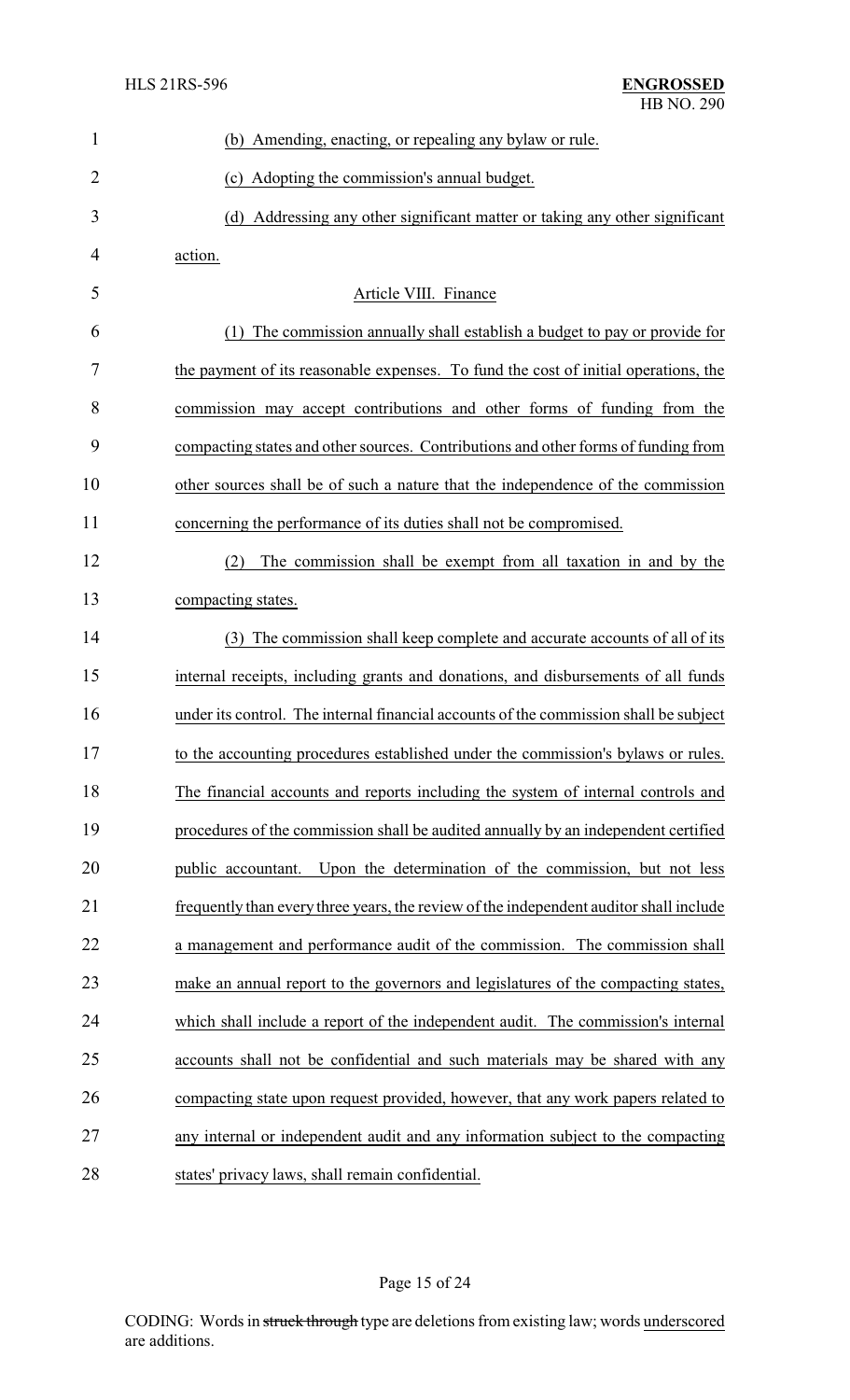| $\mathbf{1}$   | (4) No compacting state shall have any claim or ownership of any property              |  |  |
|----------------|----------------------------------------------------------------------------------------|--|--|
| $\overline{2}$ | held by or vested in the commission or to any commission funds held pursuant to the    |  |  |
| 3              | provisions of the compact.                                                             |  |  |
| 4              | Article IX. Records                                                                    |  |  |
| 5              | Except as to privileged records, data, and information, the laws of any                |  |  |
| 6              | compacting state pertaining to confidentiality or nondisclosure shall not relieve any  |  |  |
| 7              | member of the duty to disclose any relevant records, data, or information to the       |  |  |
| 8              | commission; provided, that disclosure to the commission shall not be deemed to         |  |  |
| 9              | waive or otherwise affect any confidentiality requirement; and further provided, that, |  |  |
| 10             | except as otherwise expressly provided in the compact, the commission shall not be     |  |  |
| 11             | subject to the compacting state's laws pertaining to confidentiality and nondisclosure |  |  |
| 12             | with respect to records, data, and information in its possession. Confidential         |  |  |
| 13             | information of the commission shall remain confidential after such information is      |  |  |
| 14             | provided to any member. All cure submissions received by the commission are            |  |  |
| 15             | confidential.                                                                          |  |  |
| 16             | Article X. Compliance                                                                  |  |  |
| 17             | The commission shall notify a compacting state in writing of any                       |  |  |
| 18             | noncompliance with commission bylaws and rules. If a compacting state fails to         |  |  |
| 19             | remedy its noncompliance within the time specified in the notice, the compacting       |  |  |
| 20             | state shall be deemed to be in default as set forth in Article XIV.                    |  |  |
| 21             | Article XI. Venue                                                                      |  |  |
| 22             | Venue for any judicial proceedings by or against the commission shall be               |  |  |
| 23             | brought in the appropriate court of competent jurisdiction for the geographical area   |  |  |
| 24             | in which the principal office of the commission is located.                            |  |  |
| 25             | Article XII. Qualified Immunity, Defense, and Indemnification                          |  |  |
| 26             | executive director, employees,<br>(1)<br>members,<br>officers,<br>The<br>and           |  |  |
| 27             | representatives of the commission shall be immune from suit and liability, either      |  |  |
| 28             | personally or in their official capacity, for any claim for damage to or loss of       |  |  |
| 29             | property or personal injury or other civil liability caused by or arising out of any   |  |  |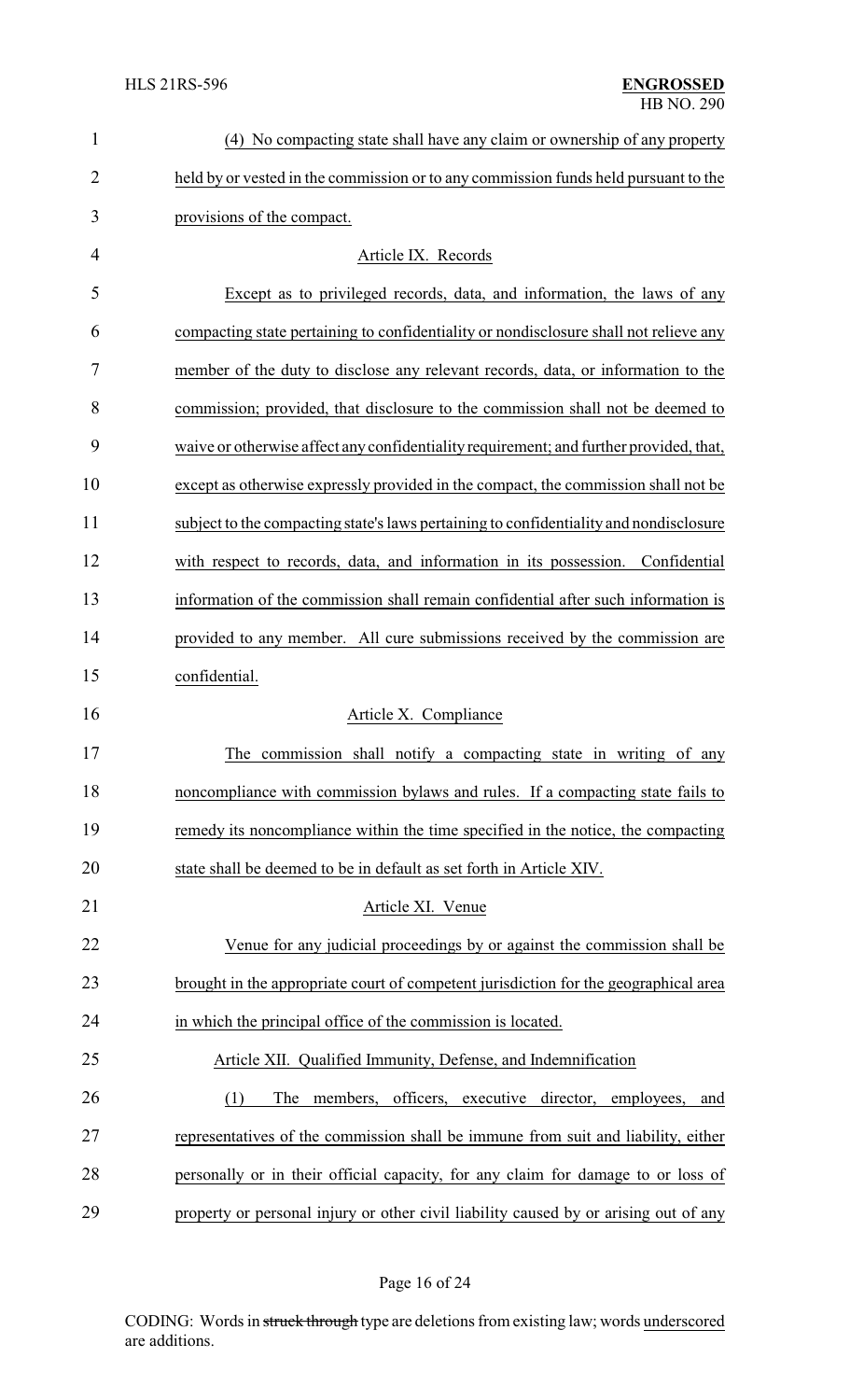| $\mathbf{1}$   | actual or alleged act, error, or omission that occurred, or that such person had a         |  |
|----------------|--------------------------------------------------------------------------------------------|--|
| $\overline{2}$ | reasonable basis for believing occurred within the scope of the person's commission        |  |
| 3              | employment, duties, or responsibilities; provided, that nothing in section (1) of this     |  |
| 4              | Article shall be construed to protect any such person from suit or liability for any       |  |
| 5              | damage, loss, injury, or liability caused by the intentional or willful and wanton         |  |
| 6              | misconduct of that person.                                                                 |  |
| 7              | (2) The commission shall defend any member, officer, executive director,                   |  |
| 8              | employee, or representative of the commission in any civil action seeking to impose        |  |
| 9              | liability arising out of any actual or alleged act, error, or omission that occurred       |  |
| 10             | within the scope of the person's commission employment, duties, or responsibilities,       |  |
| 11             | or that such person had a reasonable basis for believing occurred within the scope of      |  |
| 12             | commission employment, duties, or responsibilities; provided, that nothing in the          |  |
| 13             | compact or commission bylaws or rules shall be construed to prohibit that person           |  |
| 14             | from retaining his or her own counsel; and provided further, that the actual or alleged    |  |
| 15             | act, error, or omission did not result from that person's intentional or willful and       |  |
| 16             | wanton misconduct.                                                                         |  |
| 17             | The commission shall indemnify and hold harmless any member, officer,                      |  |
| 18             | executive director, employee, or representative of the commission for the amount of        |  |
| 19             | any settlement or judgment obtained against the person arising out of any actual or        |  |
| 20             | alleged act, error, or omission that occurred within the scope of the person's             |  |
| 21             | commission employment, duties, or responsibilities, or that such person had a              |  |
| 22             | reasonable basis for believing occurred within the scope of commission employment,         |  |
| 23             | duties, or responsibilities; provided, that the actual or alleged act, error, or omission, |  |
| 24             | did not result from the intentional or willful and wanton misconduct of that person.       |  |
| 25             | Article XIII. Compacting States, Effective Date, and Amendment                             |  |
| 26             | Any state is eligible to become a compacting state.<br>(1)                                 |  |
| 27             | The compact shall become effective and binding upon legislative<br>(2)                     |  |
| 28             | enactment of the compact into law by two compacting states; provided, the                  |  |
| 29             | commission shall only be established after six states become compacting states.            |  |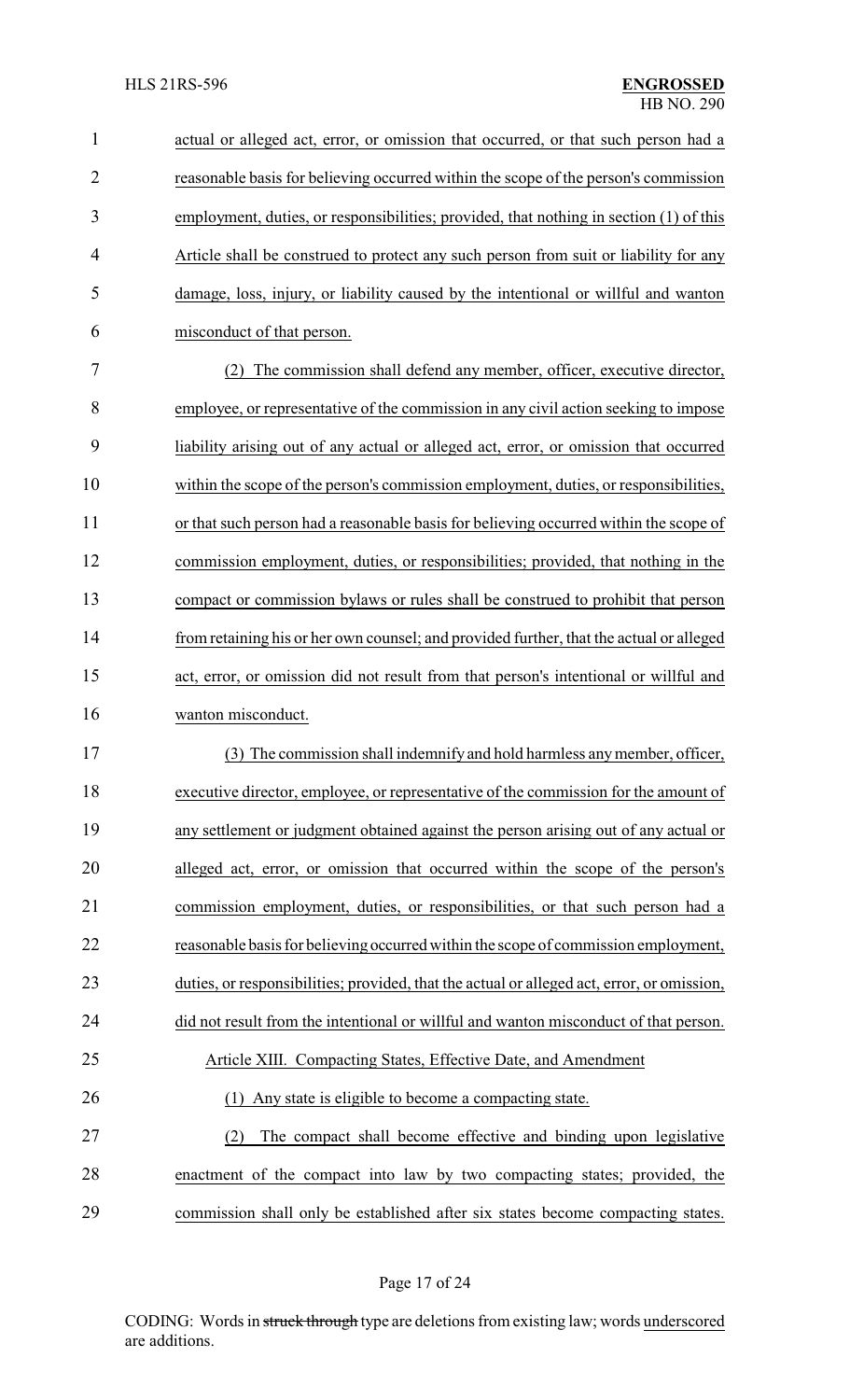| $\mathbf{1}$ | Thereafter, the compact shall become effective and binding as to any other          |  |
|--------------|-------------------------------------------------------------------------------------|--|
| 2            | compacting state upon enactment of the compact into law by that state.              |  |
| 3            | (3) Amendments to the compact may be proposed by the commission for                 |  |
| 4            | enactment by the compacting states. No amendment shall become effective and         |  |
| 5            | binding until all compacting states enact the amendment into law.                   |  |
| 6            | If funding is requested or required, the legislative authority of each<br>(4)       |  |
| 7            | compacting state shall be responsible for making the appropriations it determines   |  |
| 8            | necessary to pay for the costs of the compact, including annual member dues and     |  |
| 9            | prize distributions.                                                                |  |
| 10           | Article XIV. Withdrawal, Default, and Expulsion                                     |  |
| 11           | Withdrawal.<br>(1)                                                                  |  |
| 12           | (a) Once effective, the compact shall continue in force and remain binding          |  |
| 13           | upon each and every compacting state; provided, that a compacting state may         |  |
| 14           | withdraw from the compact by doing both of the following:                           |  |
| 15           | Repealing the law enacting the compact in that state.<br>(i)                        |  |
| 16           | (ii) Notifying the commission in writing of the intent to withdraw on a date        |  |
| 17           | that is both of the following:                                                      |  |
| 18           | (I) At least three years after the date the notice is sent.                         |  |
| 19           | (II) After the repeal takes effect.                                                 |  |
| 20           | (b) The effective date of withdrawal is the date described in section $(1)(a)(ii)$  |  |
| 21           | of this Article.                                                                    |  |
| 22           | (c) The member representing the withdrawing state shall immediately notify          |  |
| 23           | the management committee in writing upon the introduction of legislation in that    |  |
| 24           | state repealing the compact. If a management committee has not been established,    |  |
| 25           | the member shall immediately notify the commission.                                 |  |
| 26           | The commission or management committee, as applicable, shall notify<br>(d)          |  |
| 27           | the other compacting states of the introduction of such legislation within ten days |  |
| 28           | after its receipt of notice thereof.                                                |  |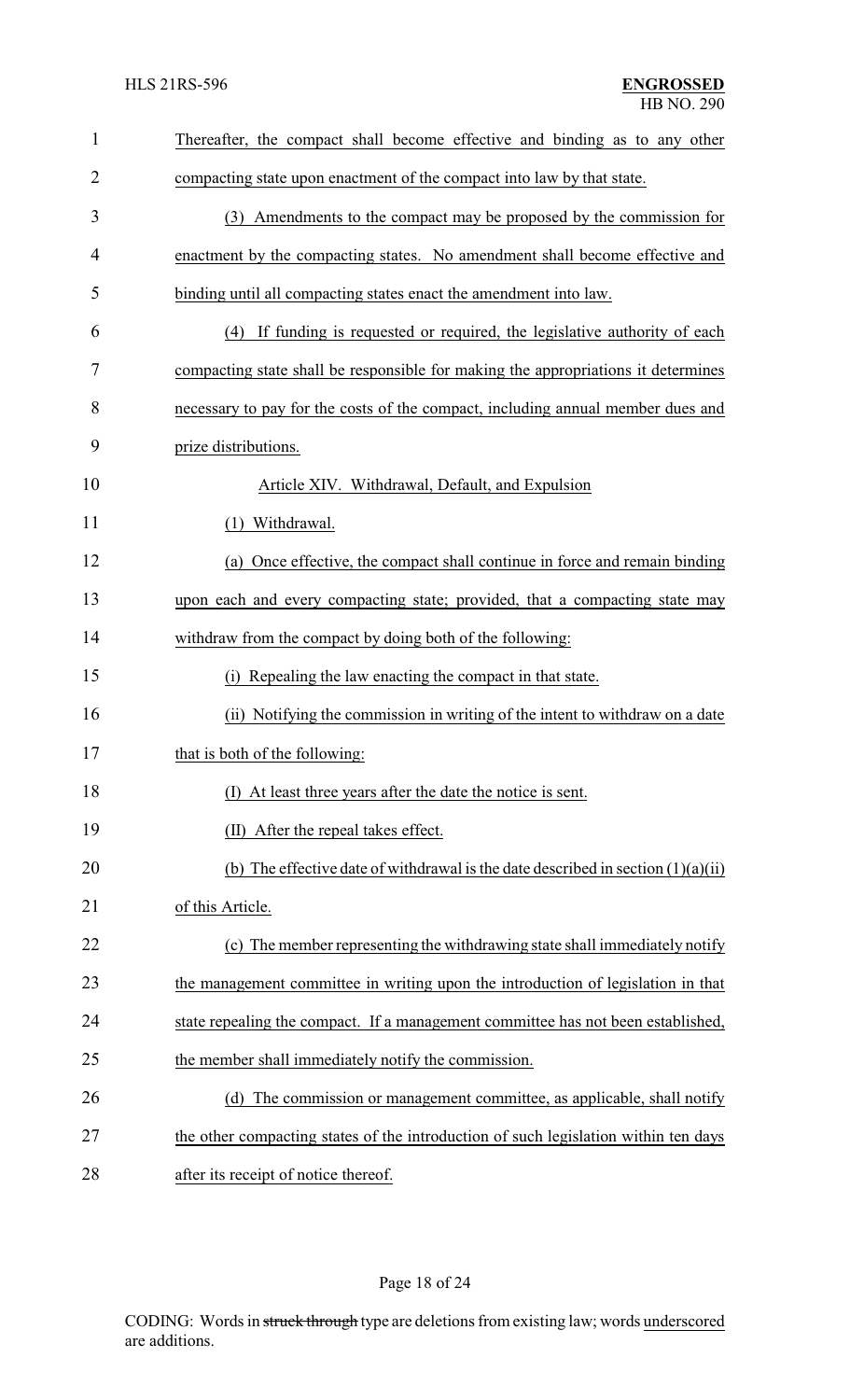| $\mathbf{1}$   | The withdrawing state is responsible for all obligations, duties, and<br>(e)               |  |
|----------------|--------------------------------------------------------------------------------------------|--|
| $\overline{2}$ | liabilities incurred through the effective date of withdrawal, including any               |  |
| 3              | obligations, the performance of which extend beyond the effective date of                  |  |
| 4              | withdrawal. The commission's actions shall continue to be effective and be given           |  |
| 5              | full force and effect in the withdrawing state.                                            |  |
| 6              | (f) Reinstatement following a state's withdrawal shall become effective upon               |  |
| 7              | the effective date of the subsequent enactment of the compact by that state.               |  |
| 8              | (2) Default.                                                                               |  |
| 9              | (a) If the commission determines that any compacting state has at any time                 |  |
| 10             | defaulted in the performance of any of its obligations or responsibilities under the       |  |
| 11             | compact or the commission's bylaws or rules, then, after notice and hearing as set         |  |
| 12             | forth in the bylaws, all rights, privileges, and benefits conferred by this compact on     |  |
| 13             | the defaulting state shall be suspended from the effective date of default as fixed by     |  |
| 14             | the commission. The grounds for default include failure of a compacting state to           |  |
| 15             | perform its obligations or responsibilities, and any other grounds designated in           |  |
| 16             | commission rules. The commission shall immediately notify the defaulting state in          |  |
| 17             | writing of the suspension pending cure of the default. The commission shall                |  |
| 18             | stipulate the conditions and the time period within which the defaulting state shall       |  |
| 19             | cure its default. If the defaulting state fails to cure the default within the time period |  |
| 20             | specified by the commission, the defaulting state shall be expelled from the compact       |  |
| 21             | and all rights, privileges, and benefits conferred by the compact shall be terminated      |  |
| 22             | from the effective date of the expulsion. Any state that is expelled from the compact      |  |
| 23             | shall be liable for any cure prize or prizes for three years after its removal. The        |  |
| 24             | commission shall also take appropriate legal action to ensure that any compacting          |  |
| 25             | state that withdraws from the compact remains liable for paying its responsibility         |  |
| 26             | towards a prize for a cure that was accepted while the compacting state was a              |  |
| 27             | member of the commission.                                                                  |  |
| 28             | The expelled state must reenact the compact in order to become a<br>(b)                    |  |
| 29             | compacting state.                                                                          |  |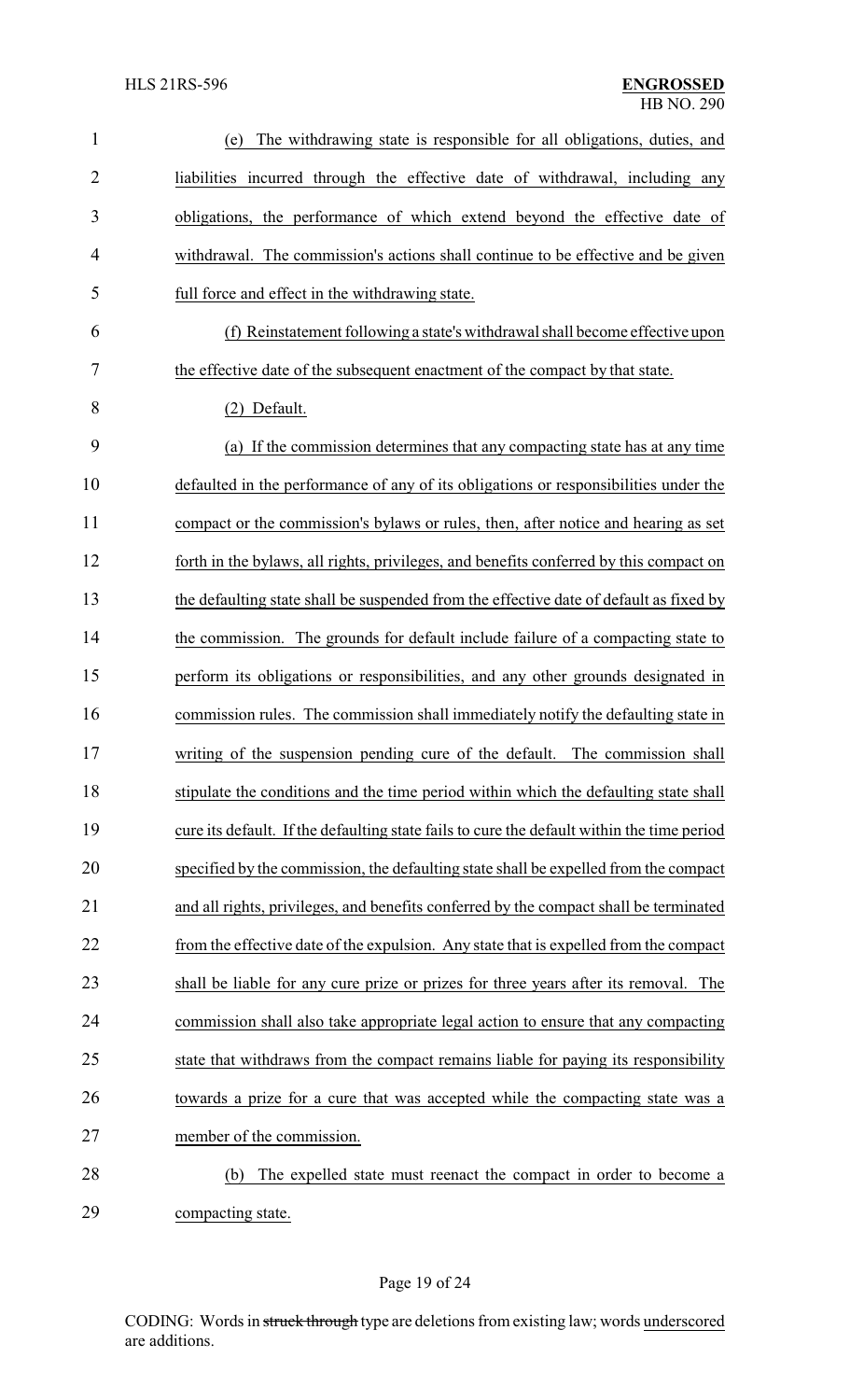| $\mathbf{1}$   | Dissolution of Compact.<br>(3)                                                        |  |
|----------------|---------------------------------------------------------------------------------------|--|
| $\overline{2}$ | (a) The compact dissolves effective upon the date of either of the following:         |  |
| 3              | The withdrawal or expulsion of a compacting state, which withdrawal or<br>(i)         |  |
| 4              | expulsion reduces membership in the compact to one compacting state.                  |  |
| 5              | The commission votes to dissolve the compact.<br>(i)                                  |  |
| 6              | (b) Upon the dissolution of the compact, the compact becomes null and void            |  |
| 7              | and shall be of no further force or effect, and the business and affairs of the       |  |
| 8              | commission shall be wound up and any surplus funds shall be distributed in            |  |
| 9              | accordance with the commission's bylaws, provided, that the commission shall pay      |  |
| 10             | all outstanding prizes awarded before the dissolution of the compact, as well as any  |  |
| 11             | other outstanding debts and obligations incurred during the existence of the compact. |  |
| 12             | Any unawarded funds donated to be a part of a prize shall be returned to the donor,   |  |
| 13             | along with any interest earned on the amount.                                         |  |
| 14             | Article XV. Severability and Construction                                             |  |
| 15             | The provisions of the compact shall be severable; and if any phrase,<br>(1)           |  |
| 16             | clause, sentence, or provision is deemed unenforceable, the remaining provisions of   |  |
| 17             | the compact shall be enforceable                                                      |  |
| 18             | (2) The provisions of the compact shall be liberally construed to effectuate          |  |
| 19             | its purposes.                                                                         |  |
| 20             | Article XVI. Binding Effect of Compact and Other Laws                                 |  |
| 21             | Other Laws: Nothing herein prevents the enforcement of any other law<br>(1)           |  |
| 22             | of a compacting state, except as provided in section $(2)(b)$ of this Article.        |  |
| 23             | (2) Binding Effect of the Compact.                                                    |  |
| 24             | (a) All lawful actions of the commission, including all commission rules, are         |  |
| 25             | binding upon the compacting states.                                                   |  |
| 26             | (b) All agreements between the commission and the compacting states are               |  |
| 27             | binding in accordance with their terms.                                               |  |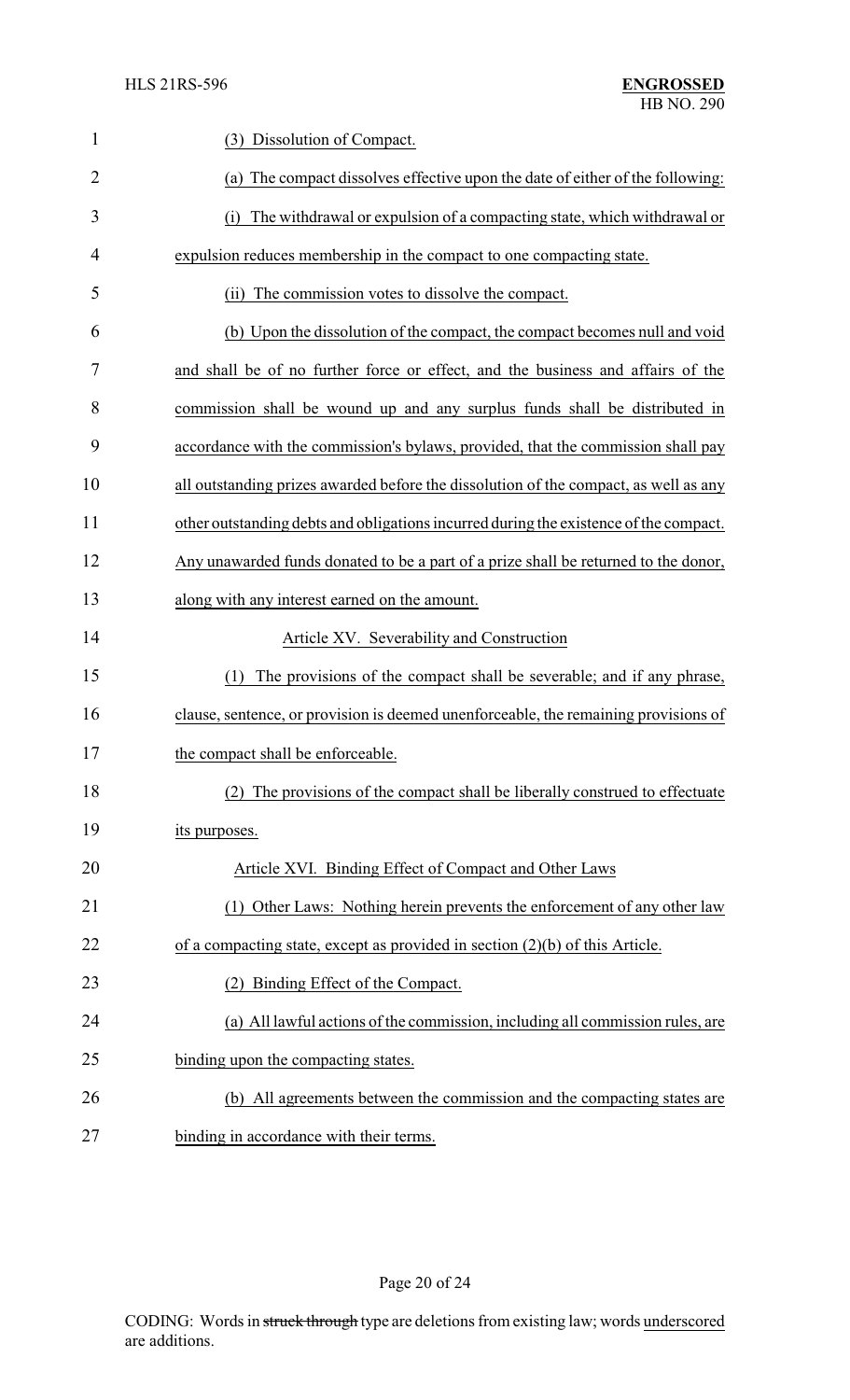| $\mathbf{1}$   | (c) Except to the extent authorized by the compacting state's constitution or,         |
|----------------|----------------------------------------------------------------------------------------|
| $\overline{2}$ | if constitutional authorization is not required, by other law of the compacting state, |
| 3              | such state, by entering into the compact does not:                                     |
| 4              | (i) Commit the full faith and credit or taxing power of the compacting state           |
| 5              | for the payment of prizes or other obligations under the compact.                      |
| 6              | Make prize payment responsibilities or other obligations under the<br>(ii)             |
| 7              | compact a debt of the compacting state.                                                |
| 8              | Upon the request of a party to a conflict over the meaning or<br>(d)                   |
| 9              | interpretation of commission actions, and upon a majority vote of the compacting       |
| 10             | states, the commission may issue advisory opinions regarding the meaning or            |
| 11             | interpretation in dispute.                                                             |
| 12             | (e) In the event any provision of the compact exceeds the constitutional               |
| 13             | limits imposed on any compacting state, the obligations, duties, powers or             |
| 14             | jurisdiction sought to be conferred by that provision upon the commission shall be     |
| 15             | ineffective as to that compacting state, and those obligations, duties, powers, or     |
| 16             | jurisdiction shall remain in the compacting state and shall be exercised by the agency |
| 17             | thereof to which those obligations, duties, powers, or jurisdiction are delegated by   |
| 18             | law in effect at the time the compact becomes effective.                               |

## DIGEST

The digest printed below was prepared by House Legislative Services. It constitutes no part of the legislative instrument. The keyword, one-liner, abstract, and digest do not constitute part of the law or proof or indicia of legislative intent. [R.S. 1:13(B) and 24:177(E)]

| HB 290 Engrossed | 2021 Regular Session | Robert Owen |
|------------------|----------------------|-------------|
|------------------|----------------------|-------------|

**Abstract:** Joins Louisiana to the interstate compact known as the Solemn Covenant of the States to Award Prizes for Curing Diseases and provides for administration and functions of the compact.

Proposed law recognizes and enacts the Solemn Covenant of the States to Award Prizes for Curing Diseases, referred to hereafter as the "compact", and causes Louisiana to enter into the compact.

Proposed law provides that upon the enactment of the compact by six states, the compacting states shall establish the Solemn Covenant of States Commission, referred to hereafter as the "commission". Provides that the powers of the commission shall include all of the following: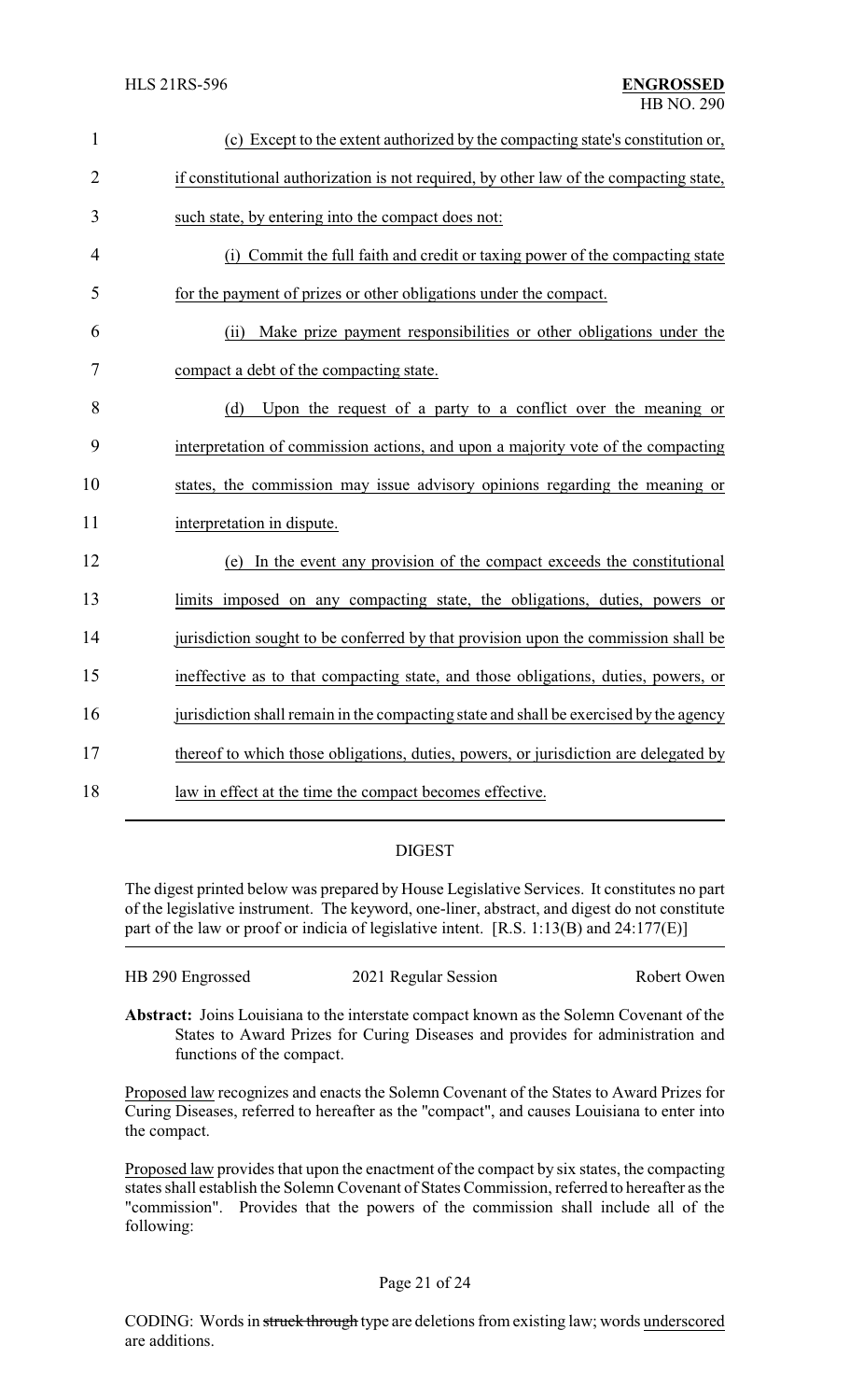- (1) To adopt bylaws and rules as required by the compact, which shall have the force and effect of law and shall be binding in the compacting states to the extent and in the manner provided in the compact.
- (2) To receive and review treatments and therapeutic protocols for the cure of disease submitted to the commission and to award prizes for submissions that meet the commission's standards for a successful cure treatment or therapeutic protocol.
- (3) To make widely available a cure treatment or therapeutic protocol upon a prize winner claiming a prize and transferring any intellectual property necessary for the manufacture and distribution of the cure in accordance with the compact.
- (4) To establish a selling price for the cure, which shall be not more than the expenses for the cure's manufacturing, distribution, licensing, and any other necessary governmental requirements for compacting states, orthose expenses plus any royalty fees, for noncompacting states.
- (5) In non-compacting states and foreign countries, to establish and collect royalty fees imposed on manufacturers, producers, and providers of any drug, serum, or other substance, device, or process used for a cure treatment or therapeutic protocol, for which a prize is awarded. Provides that the royalty fees shall, cumulatively, be not more than the estimated five-year savings in public health expenses for that state or country, as calculated by actuaries employed or contracted by the commission.
- (6) To do the following regarding the collected royalty fees:
	- (a) Pay or reimburse expenses related to the payment of a prize, which shall include employing or contracting actuaries to calculate annual taxpayer savings amounts in compacting states and payment of interest and other expenses related to a loan obtained in accordance with the compact.
	- (b) Annually disburse any amounts remaining after making payments or reimbursements under the compact as refunds to compacting states based on the percent of the state's prize obligation in relation to the total obligation amount of all compacting states.
- (7) To bring and prosecute legal proceedings or actions in its name.
- (8) To issue subpoenas requiring the attendance and testimony of witnesses and the production of evidence.
- (9) To establish and maintain offices.
- (10) To borrow, accept, or contract for personnel services, including personnel services from employees of a compacting state.
- (11) To hire employees, professionals, or specialists, and elect or appoint officers, and to fix their compensation, define their duties and give them appropriate authority to carry out the purposes of the compact, and determine their qualifications; and to establish the commission's personnel policies and programs relating to conflicts of interest, rates of compensation, and qualifications of personnel.
- (12) To accept any and all appropriate donations and grants of money, equipment, supplies, materials, and services, and to receive, utilize, and dispose of the same; provided that at all times the commission shall strive to avoid any appearance of impropriety.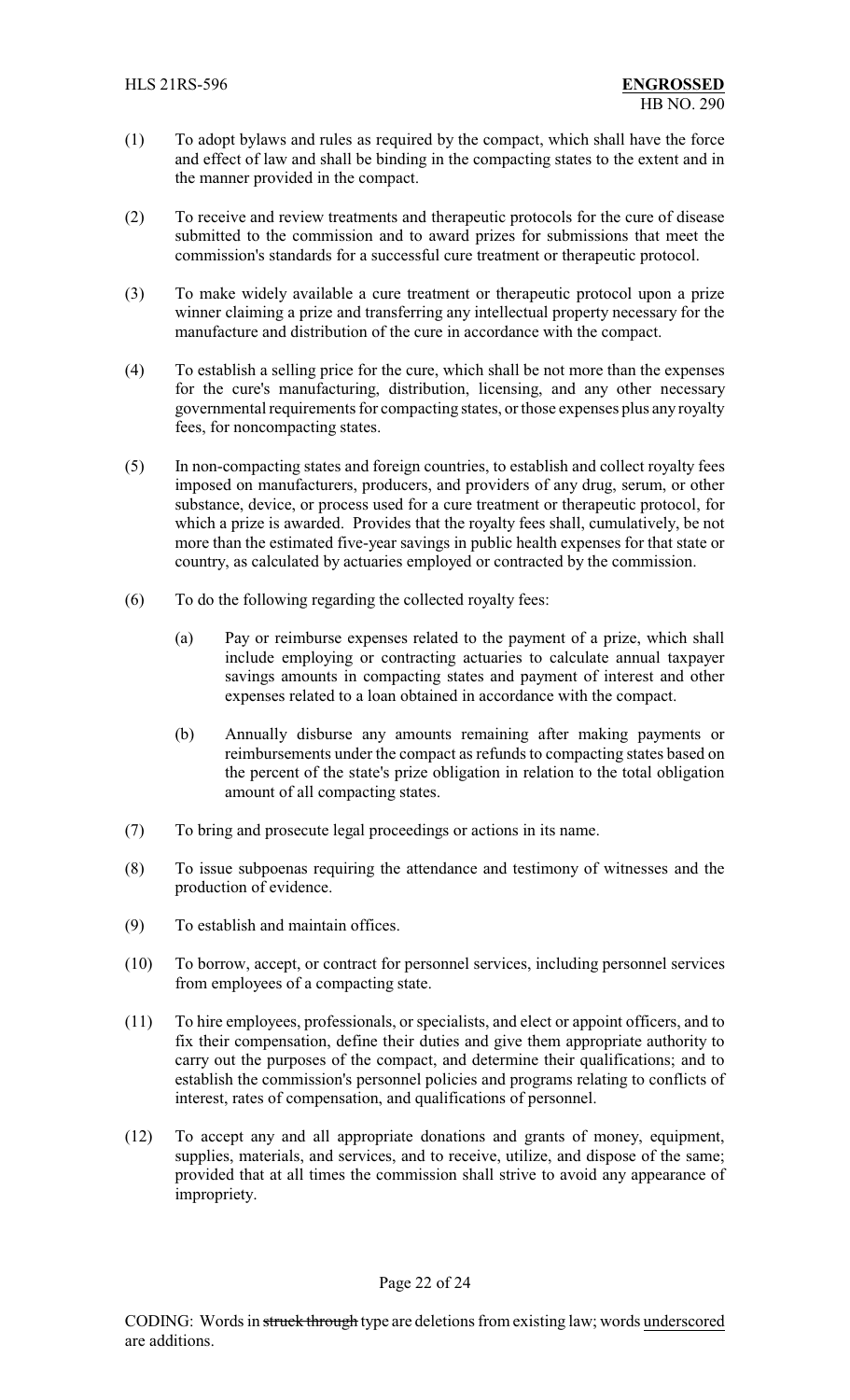- (13) To lease, purchase, or accept appropriate gifts or donations of, or otherwise to own, hold, improve, or use, any property; provided, that at all times the commission shall strive to avoid any appearance of impropriety.
- (14) To sell, convey, mortgage, pledge, lease, exchange, abandon, or otherwise dispose of any property.
- (15) To monitor compacting states for compliance with the commission's bylaws and rules.
- (16) To enforce compliance by compacting states with the commission's bylaws and rules.
- (17) To provide for dispute resolution among compacting states or between the commission and those who submit treatments and therapeutic protocols for the cure of disease for consideration.
- (18) To establish a budget and make expenditures.
- (19) To borrow money.
- (20) To appoint committees, includingmanagement, legislative, and advisorycommittees comprised of members, state legislators or their representatives, medical professionals, and such other interested persons as may be designated by the commission.
- (21) To establish annual membership dues for compacting states, which shall be used for daily expenses of the commission and not for interest or prize payments.
- (22) To adopt and use a corporate seal.
- (23) To perform such other functions as may be necessary or appropriate to achieve the purposes of the compact.

Proposed law provides relative to meetings, bylaws, finances, and records of the commission. Requires that the commission adopt rules to do the following:

- (1) Govern the methods, processes, and any other aspect of the research, creation, and testing of a treatment or therapeutic protocol for each disease for which a prize may be awarded.
- (2) Establish the criteria for defining and classifying the diseases for which prizes shall be awarded.

Proposed law requires that the commission adopt rules regarding prizes for curing diseases. Requires that such rules establish the following:

- (1) At least ten major diseases for which to create prizes.
- (2) The criteria a treatment or therapeutic protocol must meet in order to be considered a cure for any of the diseases for which a prize may be awarded.
- (3) The procedure for determining the diseases for which to award prizes, which includes the option to award prizes for more than ten diseases that meet the requisite criteria, if agreed to by two-thirds vote of the commission, and a requirement to update the list every three years.